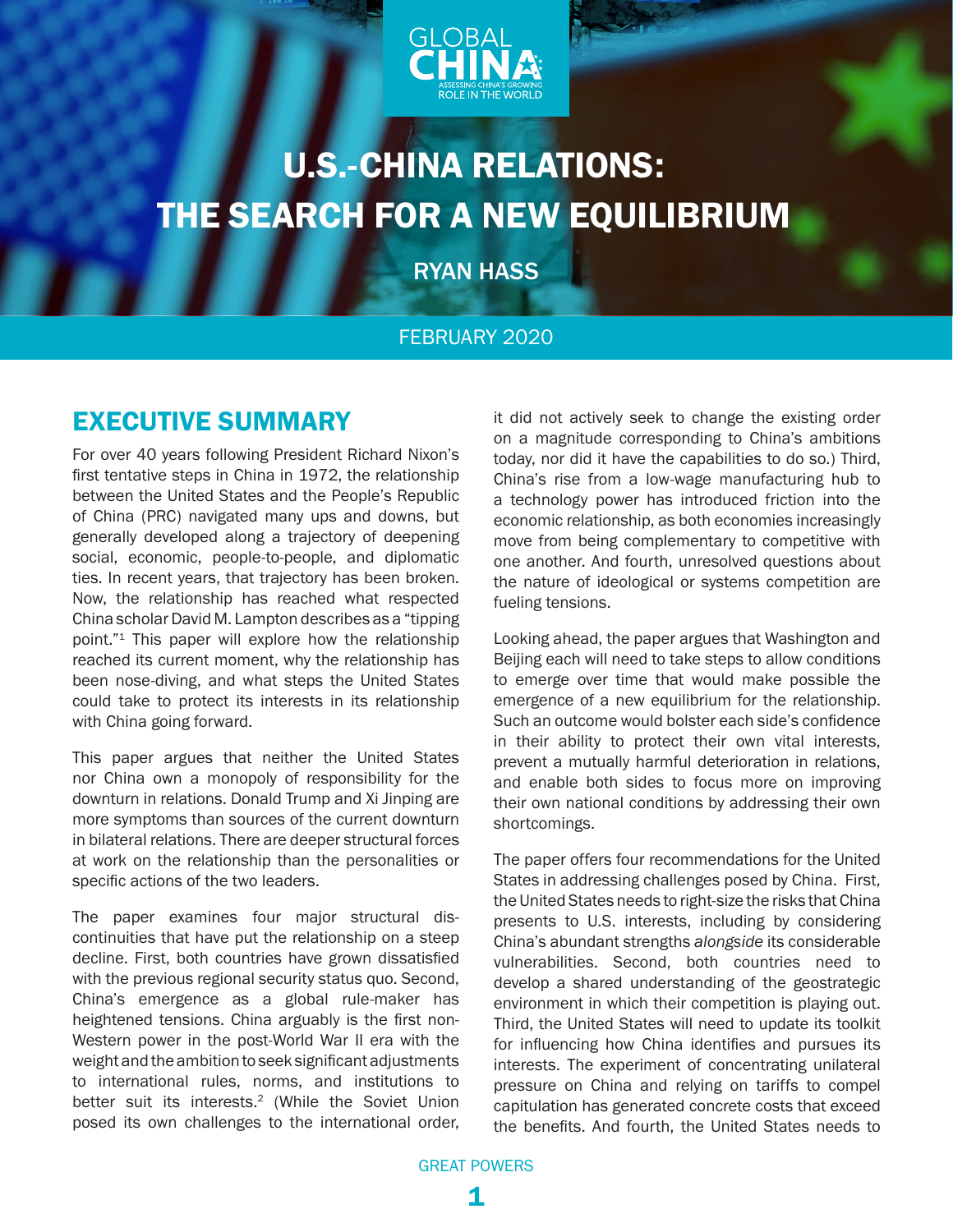<span id="page-1-0"></span>get back on track in terms of nurturing its sources of strength — its alliance partnerships, its international prestige and leadership, and its ability to foster national cohesion to confront pressing challenges.

There will not be quick fixes or absolute victories in a relationship as complex and consequential as the U.S.-China relationship. Each country is too big and strong to be dominated by the other. Working toward coexistence within a state of heightened competition will not come naturally or quickly for either side. It will require statesmanship, patience, and fortitude. It will result from a shared recognition of each side's requirements for coexistence over conflict or ceaseless confrontation. The relationship is not pointed there yet, but that is the direction it is likely to head, not out of amity or goodwill, but rather out of shared necessity.

### THE PATH TO THE PRESENT

Despite their sharp ideological differences at the time, the United States and China originally were brought together by a common geostrategic purpose limiting the Soviet Union's expansion of influence. The relationship exceeded even the most ambitious aims of its original architects. The thaw begun under Richard Nixon and Mao Zedong succeeded in placing stress on the Soviet Union, driving a wedge in the communist bloc, forcing Moscow to divert resources and focus from Europe to the Asian theater, and eventually contributing to the collapse of the Soviet empire.

Although it weakened the foundation of the relationship, the downfall of the Soviet Union did not disrupt the overall trend of deepening U.S.-China relations. After a nadir following the Tiananmen Square tragedy of June 4, 1989, both countries steadily developed ties across a wide range of issues, from nonproliferation to academia, the arts, business, science, the environment, health research, and so on. As China's economy took off, many U.S. firms shifted supply chains to China, Chinese companies manufactured low-cost goods and sold them to the United States, and then China took the foreign reserve holdings it had generated from exports and plowed a significant portion of them into U.S. Treasury securities. This circularity afforded China safe harbor for its growing currency reserves, strengthened purchasing power for American citizens, and kept American inflation and interest rates low.

At the same time, the expansion of U.S. trade relations with China also had downside effects. The exact number of manufacturing job losses owing to trade with China is a subject of debate, as is the offsetting job gains in the services sector. Nevertheless, it is widely accepted that there were concentrated job losses in regions where labor-intensive manufacturing was located, and that the United States government underperformed in providing trade adjustment assistance for those displaced by trade with China.

Proponents of the relationship often argued that strategic dividends would outweigh short-term economic dislocation pains caused by deepening trade ties with China. One view was that a more prosperous China would have higher demand for quality imported products, which would benefit Western companies and workers. There also was widespread hope in the United States, including in public statements by elected leaders, that as China rose the economic ladder, its political system would converge and begin to assume characteristics of Western governance models. Even though changing China's political system from the outside never was the animating focus of U.S. strategy, the absence of liberalizing political reform in China has been a source of disappointment.

As George W. Bush entered office, there was a brief call to check the pace of China's rise; however, discussion of treating China as a "strategic competitor" quickly dissipated after the September 11, 2001 attacks on the United States. [3](#page-13-0) American focus and resources were diverted to prosecuting the "Global War on Terror" and China was viewed as a source of stability in a world of disorder.

Although there were flare-ups over Taiwan and human rights issues, by and large the relationship continued to advance during the Bush years. $4$  U.S. policy focus shifted from integrating China into the international system toward improving the quality of China's contributions. Then-Deputy Secretary of State Robert Zoellick laid out the approach in a 2005 [speech](https://www.ncuscr.org/sites/default/files/migration/Zoellick_remarks_notes06_winter_spring.pdf) calling for China to develop into a "responsible stakeholder" in upholding the rules-based international order.<sup>5</sup> Zoellick's speech served as an authoritative policy judgment that the United States would benefit by China becoming more  $-$  not less  $-$  involved in addressing global challenges.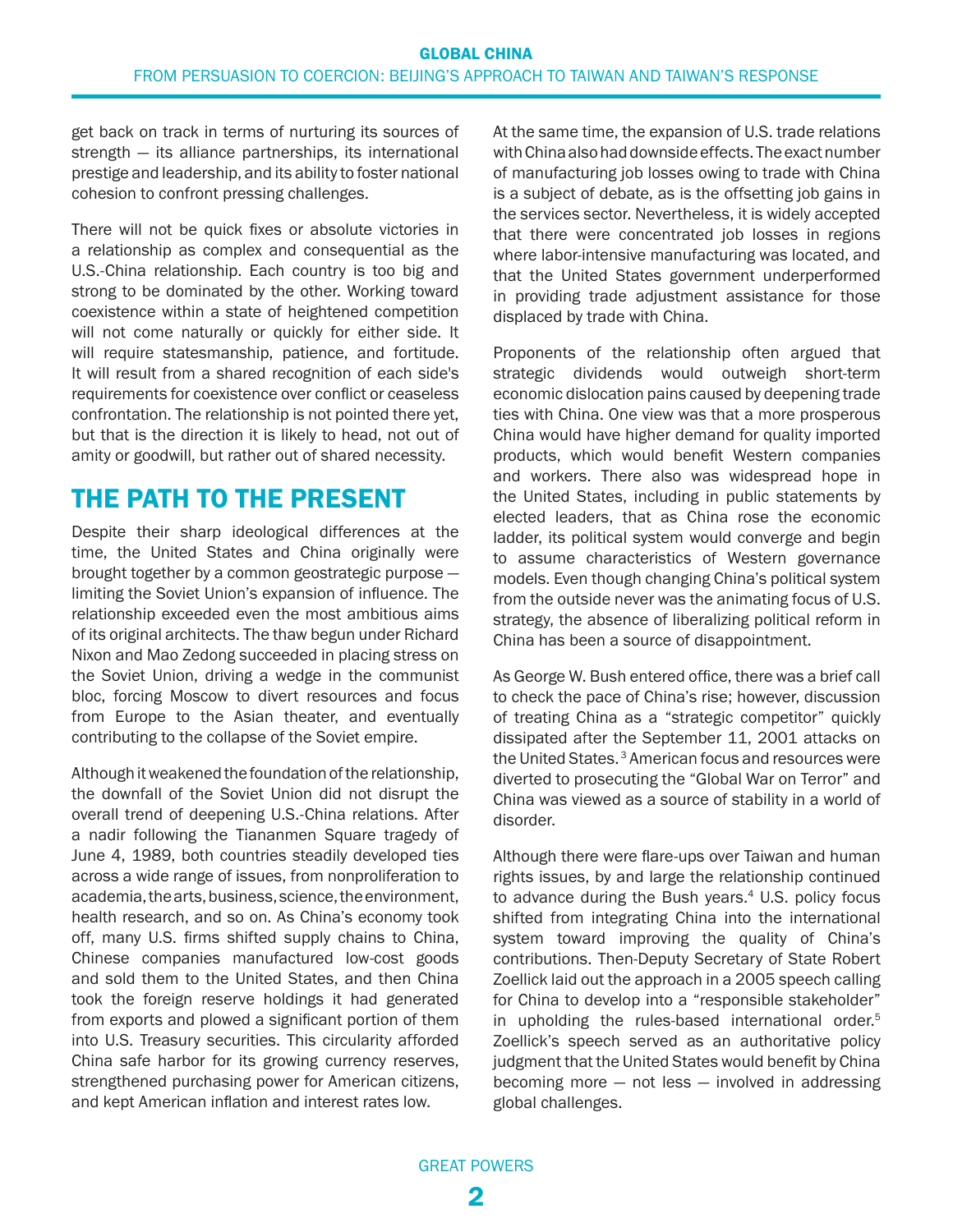<span id="page-2-0"></span>For its part, Beijing presented itself as pursuing a "peaceful rise."[6](#page-13-0) Led by the relentlessly uncharismatic Hu Jintao, China projected modest ambitions and remained largely restrained in its use of national power for pursuit of external ambitions. Beijing took guarded and largely uncontroversial steps to play a larger role on the world stage. These included convening Six-Party Talks on North Korean denuclearization, increasing contributions to U.N. peacekeeping, sending the People's Liberation Army Navy to support U.N.-led antipiracy operations off the Horn of Africa, and taking a more active role in helping to defuse tensions in Sudan.

During the 2008-2009 global financial crisis, the relative balance of the relationship shifted. The U.S. was no longer a "teacher" encouraging China to adopt market-based reforms, but found itself seeking China's support to save the global economy.[7](#page-13-0) Through coordinated economic stimulus measures, the U.S. and China played the leading roles in helping the world economy avert a depression. This unity of effort in rescuing the global economy provided confidence to both capitals about their capacity for cooperation. At the same time, it also hardened perceptions of China's relative rise and the United States relative decline in the international system.

## "

### From 2014 to 2016, Obama and Xi adopted the mantra on climate issues that if they led together, the rest of the world would follow. And the world did.

A similar global leadership dynamic emerged on climate issues. After years of being at loggerheads over each side's respective responsibilities for reducing greenhouse gases, President Barack Obama and President Xi Jinping broke the impasse during a state visit in Beijing in 2014. At the conclusion of the visit, the two leaders surprised the world by jointly [announcing](https://obamawhitehouse.archives.gov/the-press-office/2014/11/11/fact-sheet-us-china-joint-announcement-climate-change-and-clean-energy-c) an ambitious plan to curb carbon emissions. They presented their agreement as part of a shared effort to spur all other countries to make their own cuts in emissions. From 2014 to 2016, Obama and Xi adopted the mantra on climate issues that if they led together, the rest of the world would follow. And the world did. The Paris climate agreement reached in December 2015 was very much an outgrowth of the joint efforts of the United States and China to rally other countries to confront climate change.

Alongside the two countries' joint efforts to rescue the global economy and confront climate change, though, there also were brewing frustrations in both countries during this period about the bilateral relationship. On the strategic side of the ledger, developments in the South and East China Seas and on the Korean Peninsula escalated regional tensions and aggravated U.S.-China strategic rivalry in East Asia. From an American perspective, China was underperforming in working with the United States and the rest of the international community to rein in North Korea's nuclear and missile programs. At the same time, China was mortgaging regional stability in pursuit of greater control over its territorial claims in the South and East China Seas, and doing so in defiance of international law and the objections of its neighbors as well as the United States and many others.

On the economic front, Obama and other political and business leaders increasingly began to spotlight problems resulting from China's mercantilist, stateled economic model. Efforts to compel China to alter policies that were advantaging Chinese firms over foreign competitors made little headway. China stubbornly insisted on maintaining market access restrictions, forced technology transfer practices, subsidization of state-owned enterprises, over-capacity production in key sectors, and lax enforcement of intellectual property protections. Chinese interlocutors routinely appeared to pay lip-service to these concerns, offering pledges of future reform, even as Beijing steadily solidified its statist economic model. Two caveats, however, are worth mentioning. First, through determined diplomacy, the United States pushed China to address its currency imbalances. As China economic expert David Dollar has explained, China over the past decade has allowed its currency to appreciate considerably in trade-weighted terms.<sup>8</sup> This has contributed to a drop in China's current account from a surplus of nearly 10% of GDP at the outset of the global financial crisis to a surplus approaching zero. This shift has helped generate demand and trading opportunities for the United States (and the rest of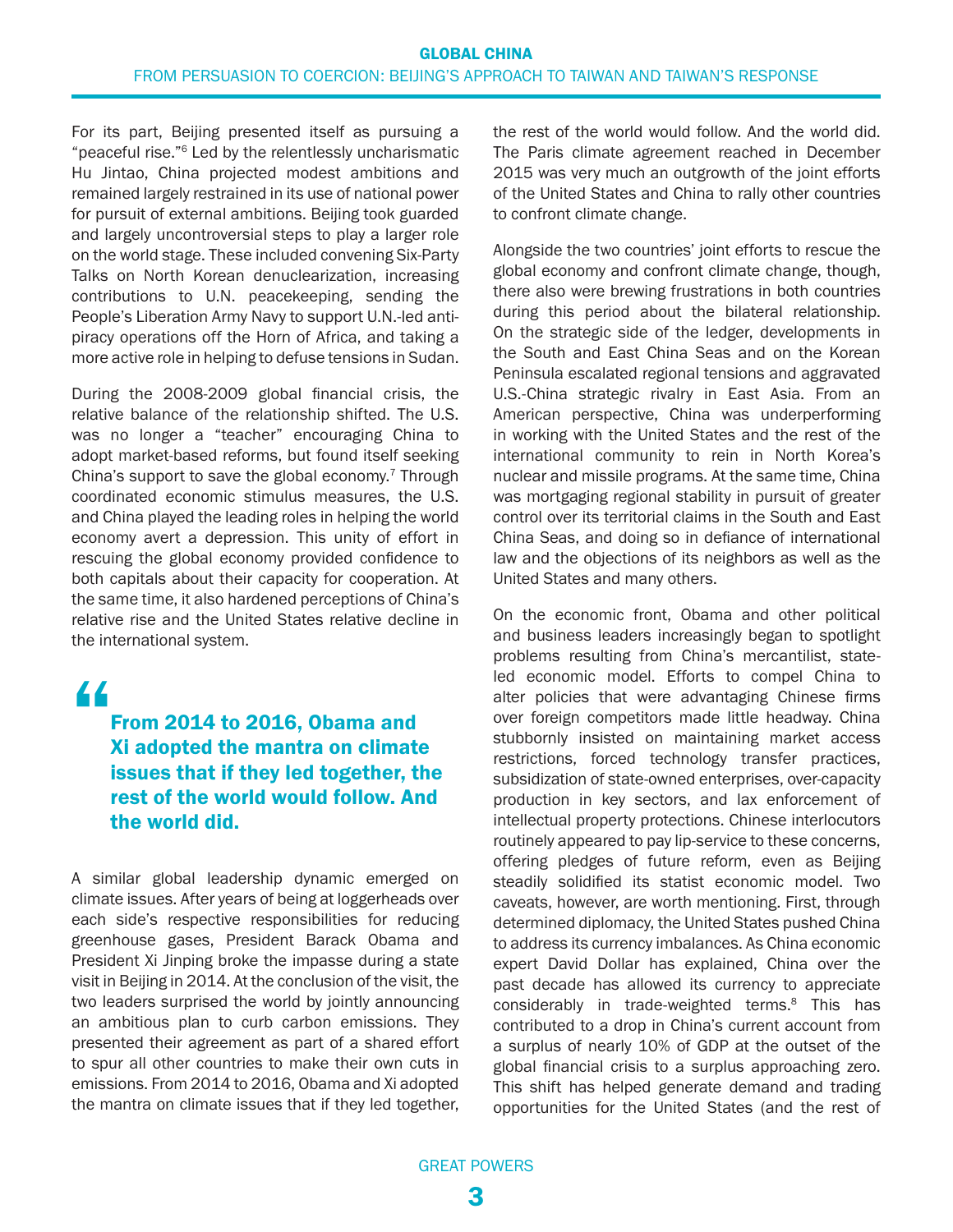<span id="page-3-0"></span>the world). Second, progress was achieved toward the end of the Obama administration in curbing statesponsored, cyber-enabled economic espionage for commercial gain.[9](#page-13-0) It does not appear that gains made in curbing Chinese state-sponsored, cyber-enabled economic espionage for commercial gain have carried over into the Trump administration, though.<sup>10</sup>

Against an overall backdrop of the Chinese Communist Party (CCP) asserting a dominant role in economy and society, the U.S. business community in recent years has grown considerably more muted in its advocacy for advancing bilateral ties. And the business community is not alone in its dissatisfaction with Chinese behavior. Labor unions blame China for job losses in the manufacturing sector. $11$  Environmental groups charge that China is not doing enough to curb emissions of greenhouse gases.[12](#page-13-0) Many Americans of all political leanings, and especially human rights advocates, are outraged by China's brutal suppression of upwards of one million (and possibly more) ethnic Uighurs in Xinjiang, and China's overall efforts to harness technology to control society[.13](#page-13-0) Democracy advocates are offended by Beijing's efforts to tighten control over Hong Kong, by Xi Jinping's clampdown on civil society within China, and by Beijing's attempts to control discourse on China outside of its borders.<sup>[14](#page-14-0)</sup> Grand strategists increasingly are concerned that China is advancing an illiberal alternative to democracy and view the Belt and Road Initiative as a leading vector for China's expansion of influence abroad. Religious groups are upset by China's curbs on religious expression, including by its campaign to remove church crosses, control Buddhist prayer rituals, and destroy Muslim mosques across the country.[15](#page-14-0) Technology companies are warning that China's state-led investment in research and development could erode their competitiveness. Defense hawks decry China's island-building in the South China Sea and warn of the potential strategic implications of China's massive investments in military hardware. A significant number of non-governmental organizations have shut down their operations in China out of concern about the lack of legal safeguards for their work. Many scholars have curtailed travel to China in response to Beijing's arbitrary detention of a Canadian academic as part of a tit-for-tat retaliation for the arrest of a Chinese businesswoman.<sup>[16](#page-14-0)</sup> And many Americans are angered that China has violated their privacy with its cyber-espionage.

"

Beijing has simultaneously alienated virtually every major constituency in American politics with a stake in U.S.-China relations. In so doing, China has become a rare point of bipartisan consensus.

In other words, through its actions, Beijing has simultaneously alienated virtually every major constituency in American politics with a stake in U.S.- China relations. In so doing, China has become a rare point of bipartisan consensus. Both Democratic and Republican politicians see profit in advocating for a tougher approach toward China, even as they differ on the most effective ways to do so. There also have been rising unfavorable views of China among the American public, though not (yet) support for a strategy that requires the American people to shoulder significant costs in service of confrontation with China.<sup>[17](#page-14-0)</sup>

In this environment, it has become popular in the United States to argue that the downturn in U.S.- China relations is attributable to Xi Jinping, or at a minimum, to China's shift in policy orientation under Xi. These arguments characterize problems in the relationship as being products of Xi's leadership and ignore important drivers of Chinese behavior that preceded Xi's tenure.<sup>[18](#page-14-0)</sup> In the safety of quiet one-onone conversations, many of my longtime Chinese friends and former government counterparts privately acknowledge China's contributions to the downturn in relations. While many would quibble with the apportionment of blame that is owed to China, virtually all of them privately agree that discontinuities in Beijing's overall policy orientation in recent years have contributed mightily to the downturn.<sup>[19](#page-14-0)</sup>

The tune is markedly different in large meetings, academic conferences, and public commentaries, though. In those settings, Chinese counterparts argue that blame belongs almost entirely to the United States. Self-reflection on China's contributions is treated as taboo. Instead, the argument goes, the United States is acting like an anxious declining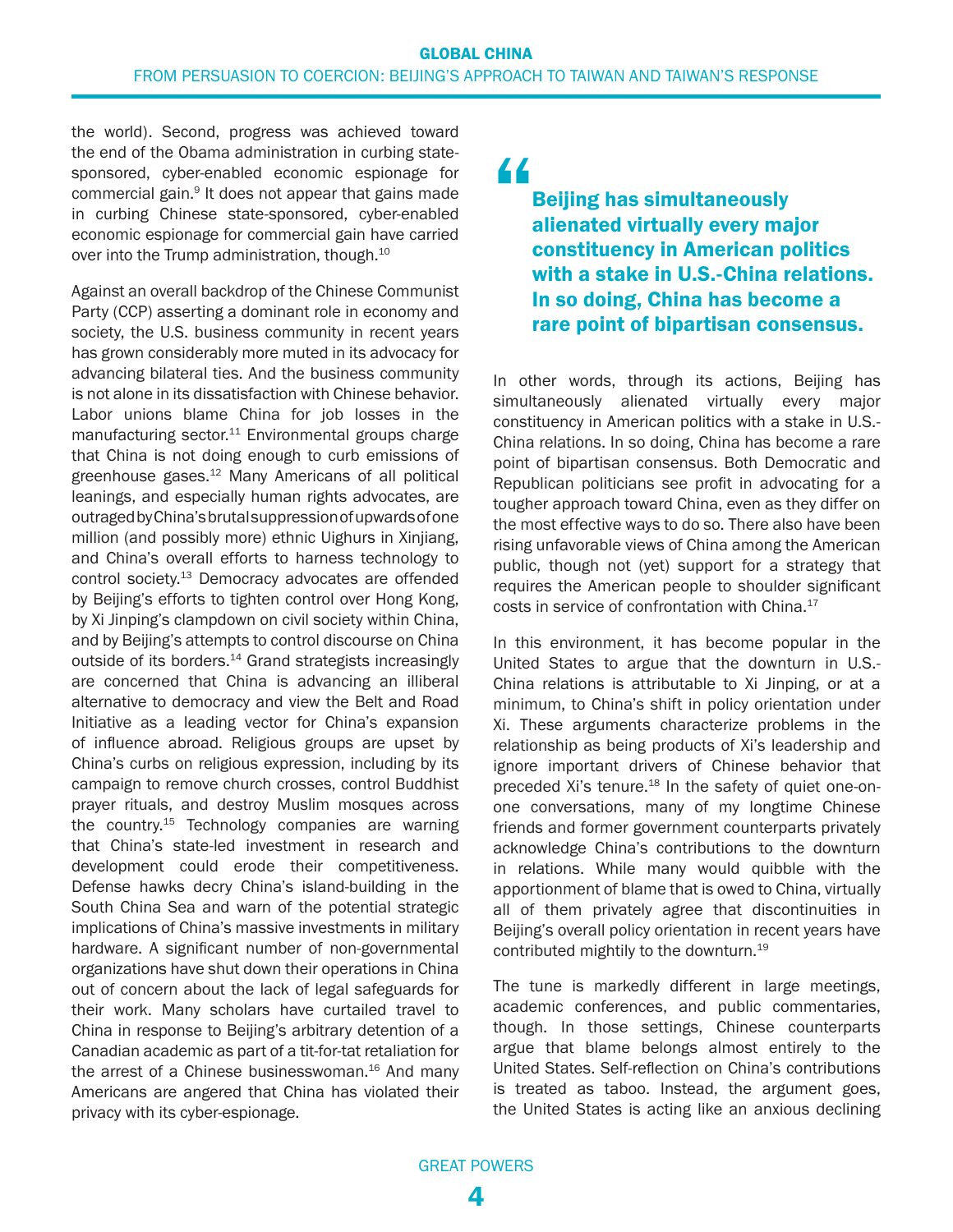power, grasping for opportunities to slow the rise of its foremost competitor. This is the prism through which American tariffs on Chinese products are explained to the Chinese public, and similarly how American critiques of China's actions at home and abroad are reported.

For his part, Xi has introduced the concept of "profound changes unseen in a century" into China's analytic lexicon for describing China's present strategic circumstances. The central leadership has used this narrative to warn of obstacles and challenges resulting from the re-emergence of great power competition, even as it persists toward its long-term goal of "national rejuvenation."

Thus, just as it has become popular in Washington to blame Xi for the downturn in relations, it similarly has become convenient in Beijing to assign responsibility to American anxieties about relative decline. The common thread that ties both of these arguments together is that they represent the triumph of advocacy over analysis. In the United States, the "it's all Xi's fault" argument is used to push for a more confrontational approach toward China, just as in China the "anxious declining power" argument is used to deflect blame to the U.S., e.g., for the downturn in relations, for the decelerating economy, and for the deteriorating security environment around China.

The uncomfortable reality is that there are much deeper forces at work on the relationship than either of these superficial arguments suggest. I will highlight four of what I perceive to be the most salient examples below.

### THE FORCES DRIVING THE DOWNWARD TRAJECTORY OF RELATIONS

#### *Dissatisfaction with the regional security status quo*

The first structural discontinuity is that the United States and China both now are unhappy with the regional security status quo. This was not always the case. For several decades following the formal establishment of diplomatic relations, there was a

division of labor between both countries in the Asia-Pacific region. Although it generally was not codified in writing, the understandings were largely accepted and understood among policymakers in both countries. The basic contours of these understandings were that the United States would use its predominant power to deter conflict, preserve a relatively stable security order, and push to open markets. China would defer external ambitions and focus mostly on lifting up its own people. Additionally, neither side would abandon the diplomatic framework for managing differences over Taiwan, as enumerated in three U.S.-China joint communiques. Through these negotiated texts, both sides agreed that the United States would maintain an unofficial relationship with Taiwan within the context of our "one China" policy, and in return, China would not use or threaten force to compel unification.

While both sides were skeptical of the other's commitments to these understandings, each side generally refrained from openly violating them. In instances when one side's actions visibly violated these understandings, such as China's military intimidation against Taiwan in the run-up to Taiwan's first-ever direct presidential election in 1996 and America's dispatch of two carrier strike groups in response, the United States and China ended up uncomfortably close to conflict.

The stability that these understandings afforded the relationship, and the broader region, were positive. China benefitted from a benign external environment, which allowed it to focus resources on its own domestic development. Other countries in the region — with the exception of North Korea — achieved progress in social, economic, and political modernization. And the United States preserved its leadership position in Asia and profited from the region's economic rise.

That period is over. Now, both the United States and China hold each other in open violation of these understandings and show no interest in working to update them. The United States increasingly is pursuing a more formal relationship with Taiwan as a counter to China's tightening squeeze there. Many in the U.S. strategic community also are alarmed by the erosion of American military primacy in East Asia. They worry that China's rise is causing America's military primacy to fade, and that the longer this trend persists, the more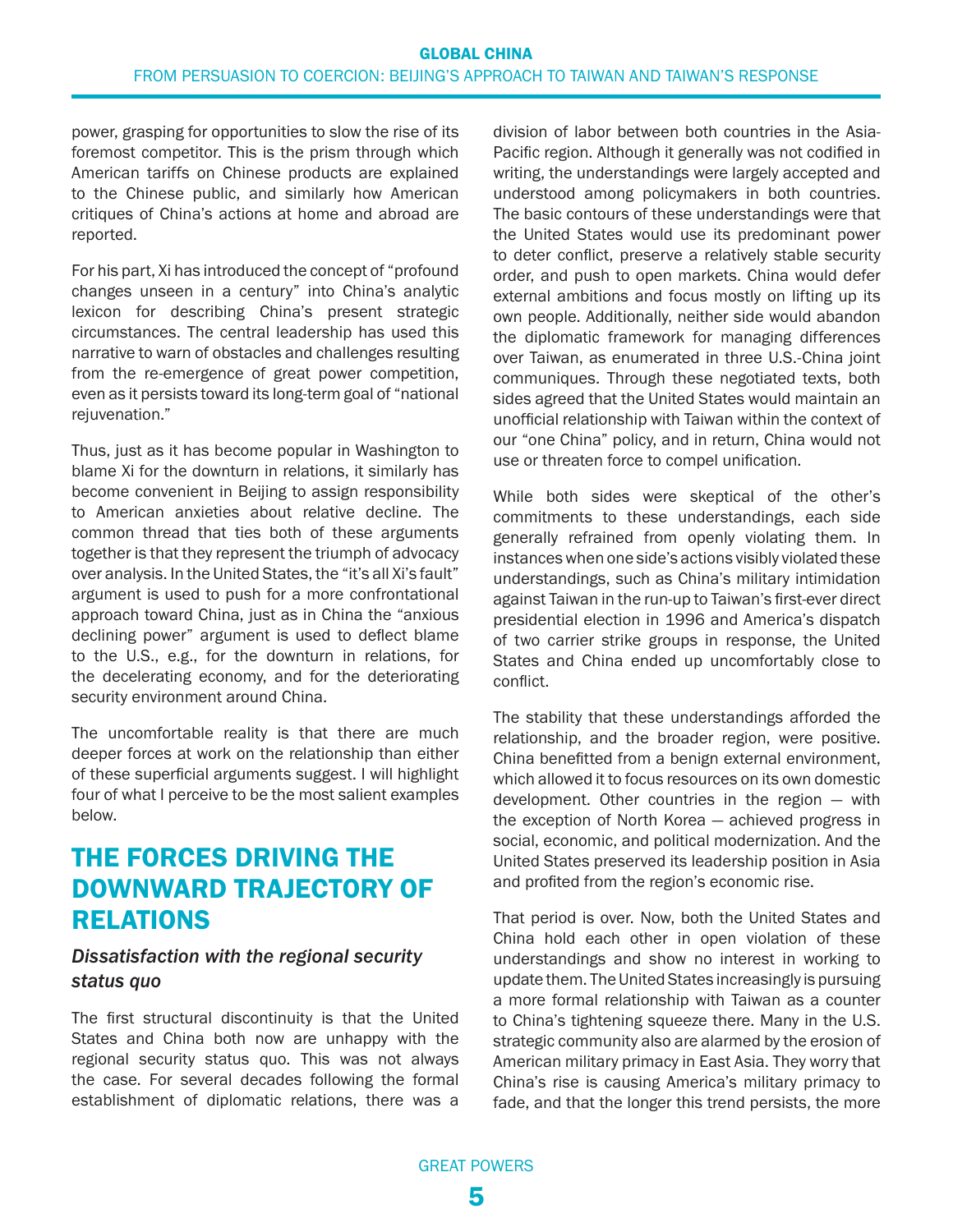<span id="page-5-0"></span>inhibited the United States will become in its ability to check China's pursuit of greater influence over its nearperiphery. Meanwhile, Chinese leaders extol a raciallyinfused civilizational view of international relations, call for "Asian solutions to Asian problems," seek to undermine America's relationships with its security allies, and make little effort to hide their ambition to diminish American influence in the region[.20](#page-14-0)

China is matching rhetoric with action. It is investing massive sums in military modernization and is deploying its growing capabilities in ways that suggest

it seeks to push out its defense perimeter to the first island chain — a group of islands extending from Japan through Taiwan and the Philippines. China's push for greater control of its periphery is manifesting in increased operational activity and incursions around the Senkaku Islands and Taiwan and throughout the South China Sea. Beijing appears to be signaling to America's closest allies and partners in Northeast Asia that it always will be nearby and active, and that there is rising risk in crossing China and then counting upon the United States for security.



#### FIGURE 1: CHINA'S MILITARY SPENDING

*Sources: Stockholm International Peace Research Institute (SIPRI), National Bureau of Statistics, Ministry of National Defense of the People's Republic of China.*[21](#page-14-0)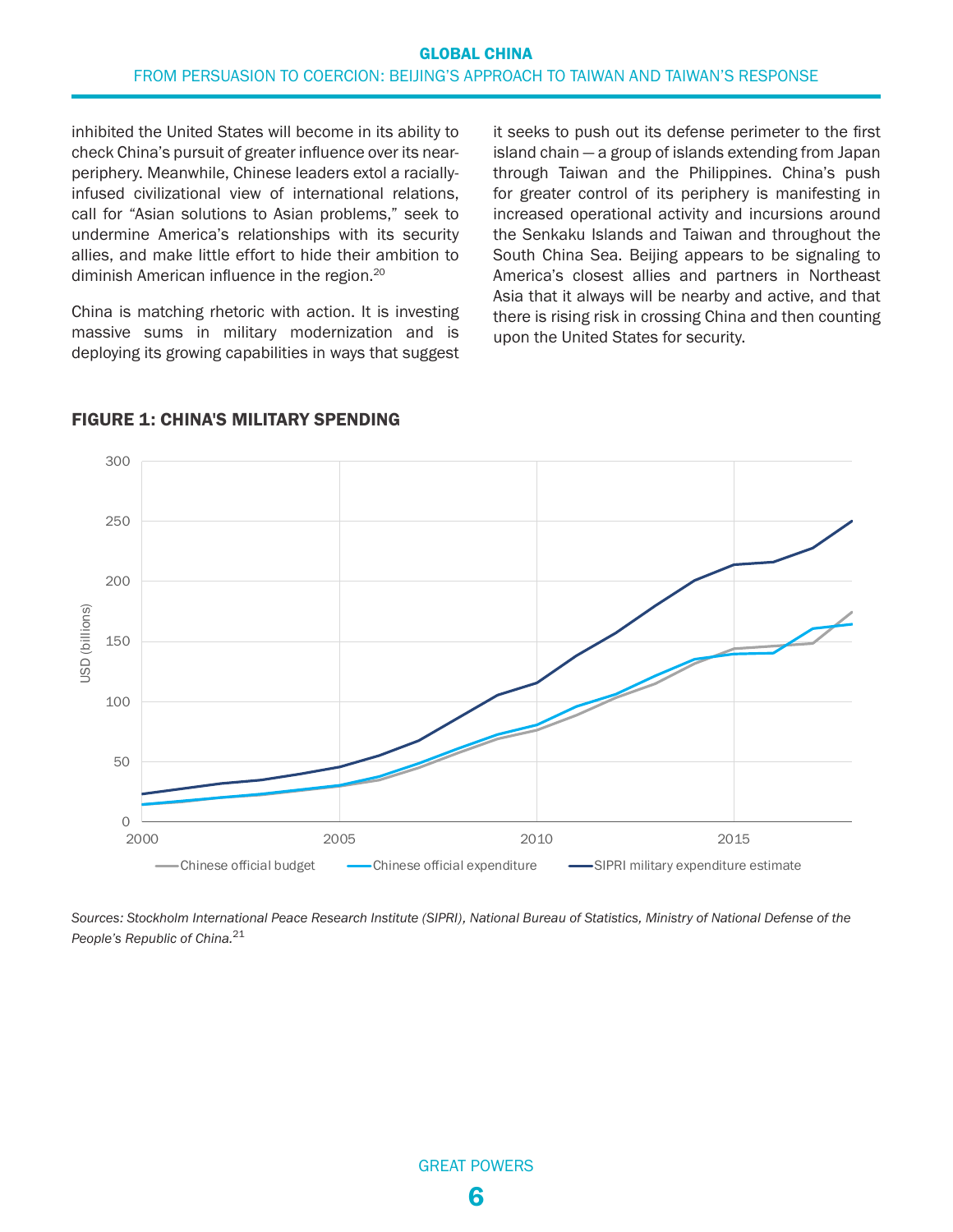#### <span id="page-6-0"></span>*China's emergence as a global rule-maker*

As my Brookings colleague Bruce Jones discusses in his piece for this series, $22$  China is becoming the first non-Western power in the modern international system with the weight and ambition to re-shape the rules of the international order. While the Soviet Union posed its own challenges to the international order, it did not actively seek to build global institutional order in the way China has sought, nor did it have the capabilities to do so. Since its inception at the end of World War II, the modern system of rules, norms, and institutions has never been static, but it also has never come up for broad-scale re-evaluation. While there has been continuous tinkering to the system, it has mostly occurred on the margins, and the tinkerers by and large have been like-minded Western countries. Key multilateral institutions such as the United Nations, the World Trade Organization, the International Monetary Fund, and the International Atomic Energy Association have played constructive roles in helping avert crises and mitigate risks of a return of great power conflict.

Now, questions abound about the continuing efficacy of the international system. Some of the questions result from President Trump's well-known antipathy for international institutions, which he views as limiting America's ability to exercise power advantages over all other countries on the world stage. There also are questions about the scale of China's ambition to alter the existing international system, though there is now consensus that Beijing seeks adjustments to better suit its interests.<sup>23</sup> Already, China is seeking to attract international support for its normative approach on issues such as internet governance, the relative importance of social stability over individual liberties, as well as the limited role for international institutions in addressing human rights issues within countries. More broadly, China is working to secure international acceptance (or non-hostility toward) its state-led economic model and Leninist political model.

As China's national power grows and its ability to place its officials in leadership positions in international institutions improves, there are reasonable grounds for concern that China may become more ambitious in its revisionism. Even so, there remain few credible indicators that China has the capacity or the ambition to flip the table on the entire rules-based international system. China is more likely to become, as Evan Feigenbaum argues, a "revisionist power but not a revolutionary one."[24](#page-15-0)

### *The growing centrality of technology competition in U.S.-China relations*

In the span of recent decades, China has transformed itself from a low-wage assembly line for the manufacture of American-engineered products to a near-peer competitor of the United States at the innovation frontier. By some accounts, China will soon be one of the leading powers in technologies such as artificial intelligence, robotics, energy storage, fifth generation cellular networks (5G), quantum information systems, and possibly biotechnology. [25](#page-15-0)

In addition to intensifying economic competition, China's technological progress also is placing stress on American national security. Even though many of China's technological breakthroughs are being advanced by its private sector, much of the R&D funding for those breakthroughs is state-backed. There are growing concerns in the American strategic community that Beijing will leverage technological breakthroughs in foundational technologies such as machine learning to gain advantages over U.S. forces.<sup>[26](#page-15-0)</sup> These concerns have informed efforts by the Trump administration to increase scrutiny on the flow of capital, people, hardware, software, and know-how to China.<sup>27</sup>

### *Intensifying ideological and systems competition*

Previously, the absence of sharp ideological rivalry was one of the differentiating characteristics of the U.S.- China relationship from the Cold War rivalry between the United States and the Soviet Union. Even though China's leaders remained dedicated Leninists, they studiously avoided repeating the Soviet "mistake" of becoming embroiled in a direct confrontation with the United States. China abandoned its earlier efforts under Mao to export ideology, focusing instead on reforming its economy and opening itself up to the outside world.

Now, however, there are growing questions in the United States about whether China remains content nurturing its governance system at home, or whether it has begun broadening its ambitions to include encouraging other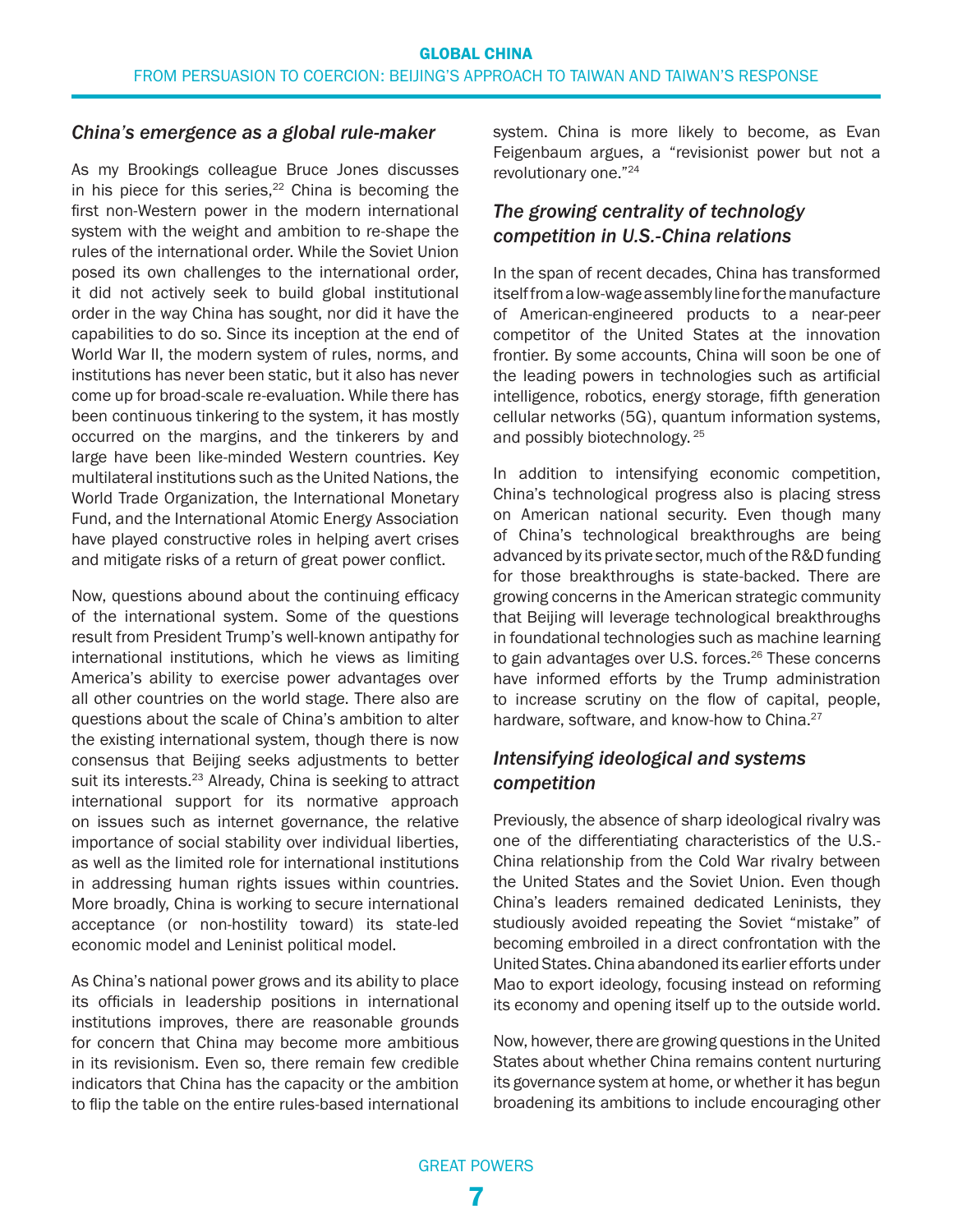<span id="page-7-0"></span>countries to replicate its governance model. President Xi fanned this debate when he told the 19th Party Congress in 2017 that "China offers a new option for other countries and nations who want to speed up their development while preserving their independence." Occurring amidst a global democratic recession, Xi's statement sparked a wave of commentary in the United States about the re-emergence of ideological competition, i.e., Beijing promoting a "China model" to compete against the spread of liberal democracy.<sup>[28](#page-15-0)</sup> The U.S. intelligence community similarly sounded the alarm, writing in the 2019 Worldwide Threat Assessment that "China's leaders will increasingly seek to assert China's model of authoritarian capitalism as an alternative — and implicitly superior — development path abroad, exacerbating great-power competition that could threaten international support for democracy, human rights, and rule of law."[29](#page-15-0)

Perhaps recognizing the speed and strength of the American reaction, Beijing later attempted to tamp down perceptions that it was pursuing ideological competition with the United States. For example, Xi told a high-level gathering of foreign leaders in Beijing that "managing our own affairs well is China's biggest contribution to building a community with a shared future for humanity… We will not import a foreign model. Nor will we export a China model, nor ask others to copy Chinese methods."<sup>30</sup> In reiterating China's desire to steer clear of ideological competition, Xi reaffirmed longstanding PRC policy.<sup>31</sup> This clarification did little to assuage the concerns of many politicians and commentators in the United States, however.

Even if China does not seek to export its governance model, its practices nevertheless offer an example for other countries to emulate, especially at a time when the "U.S. model" is underperforming. In recent years, Beijing has promulgated measures to limit civil society and curb dissent, including the foreign Non-Governmental Organization Management Law, the Cybersecurity Law, the National Intelligence Law, and the National Security Law. Chinese firms also have made technologically advanced surveillance and monitoring platforms commercially available to the highest bidder. These cutting-edge platforms have penetrated markets around the world, including in parts of the world where the United States traditionally has enjoyed preponderant influence, such as Europe, Latin America, and the Middle East. As more countries embrace Chinese laws and technologies for the purpose of strengthening social control, the effect is to "normalize" China's domestic social stability practices. This has led my Brookings colleague Tarun Chhabra to warn of the spread of "digital authoritarianism."<sup>32</sup>

\*\*\*

Taken together, these four discontinuities in the U.S.- China relationship suggest that the relationship is not merely navigating another cyclical downswing, as it did in 1989, 1996, 1999, or 2001, $33$  in the wake of unanticipated events. Rather, the relationship is encountering deeper structural stresses, as both countries adjust to shifts in the relative power dynamics between them. When viewed in this light, actions undertaken by Trump and Xi appear to be more symptoms than sources of ongoing adjustments in the relationship.

This analysis is not meant to absolve either leader of responsibility for the downturn in relations. They each have contributed to sharpening the decline of the relationship. Rather, it is meant to highlight that even if Trump and Xi exited office tomorrow, the relationship would remain under considerable stress. Larger forces than the two leaders' personalities and actions are driving the relationship downward.

### RECOMMENDATIONS FOR THE UNITED STATES

The work of rebalancing the U.S.-China relationship toward a more durable equilibrium will require reciprocal actions from both countries. Since I am a former American policy practitioner working at an American think tank, I will focus my comments on the U.S. side of the ledger. I would be remiss if I did not stress, however, that until and unless China moderates the way it is approaching issues that are aggravating key American constituencies, there likely will be very limited political space for future American leaders to chart a more constructive path for the relationship.

Taking this as a given, here are four broad thoughts for how the United States could manage the relationship going forward in a manner that protects American interests and fortifies the likelihood of non-war.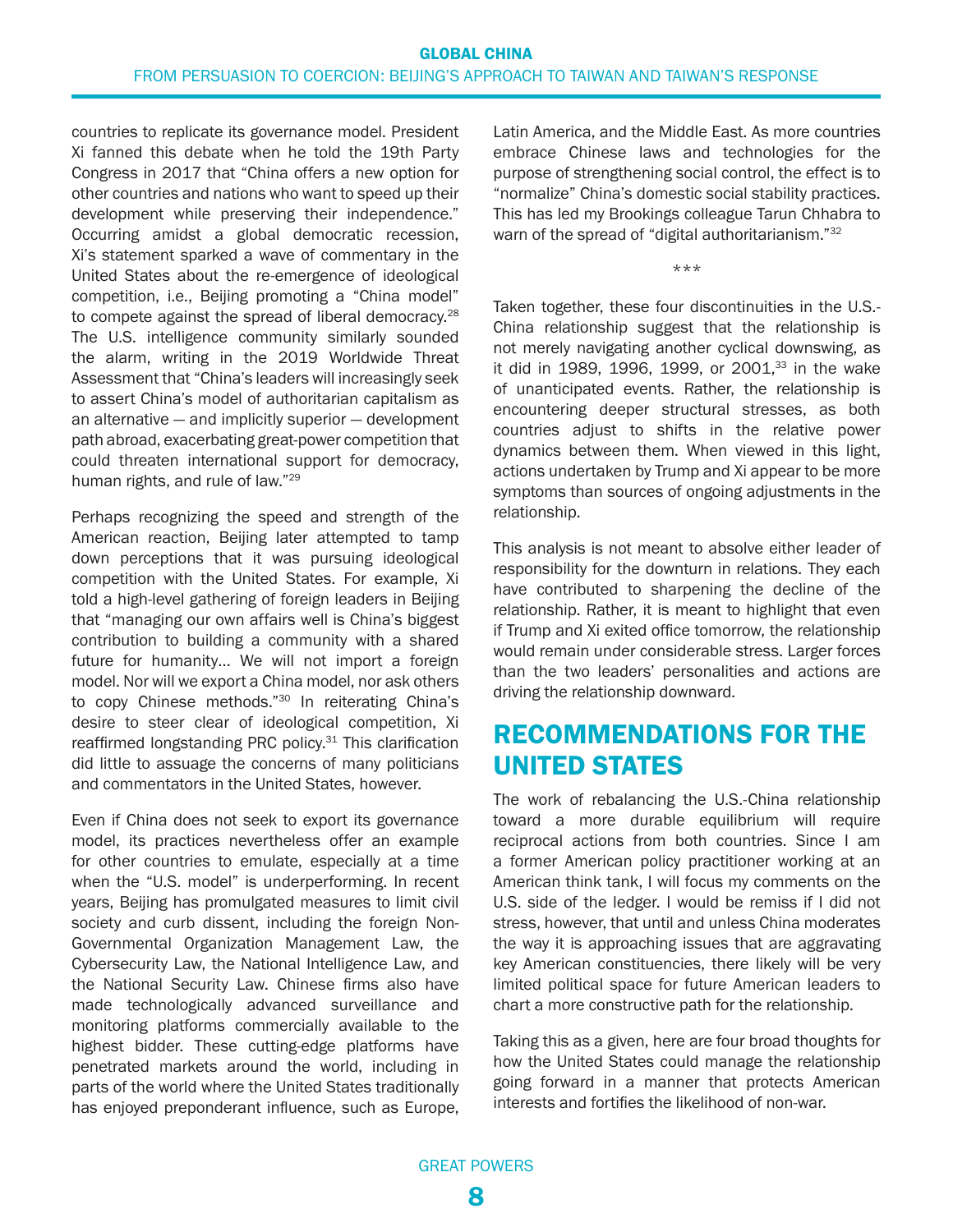#### <span id="page-8-0"></span>*Right-size the risk that China poses to U.S. interests*

China is America's foremost strategic competitor. Its abundant strengths are well-documented. Beijing harbors an ambition of reclaiming what it views as its rightful historical place as the central power in Asia and a great power globally. With its dynamic economy, technologically advanced military, geographic positioning, and sizeable national goals, China poses the most significant challenge to American leadership in the 21st century.

At the same time, China also faces significant challenges. These include but are not limited to: energy and food insecurity; demographic headwinds; a heavy debt overhang; declining rates of productivity growth; acute ethnic and social divisions; and a sclerotic political system. China's economy is experiencing a long-term declining growth rate. Under Xi, China may be gambling its future for greater control in the present by having the state direct innovation while suppressing freedom of inquiry.

Diplomatically, China's recent actions have done more to repel than to attract international support. Beijing's heavy-handed suppression in Hong Kong and Xinjiang has been ugly, to say nothing of its bullying of countries that deign to pursue interests independent of China's designs. Unsurprisingly, China does not enjoy considerable attraction on the world stage. Recent Pew Research polling shows that majorities or pluralities in nearly every country surveyed say the future would be better if the United States rather than China remains the world's leading power.<sup>34</sup>

From a strategic perspective, China's military has amassed formidable anti-access/area denial capabilities. At the same time, it remains relatively constrained in its ability to project force beyond its immediate periphery. Given these challenges, it should not be taken as a given that China will successfully marry power projection with political and economic influence on a global scale — definitional features of a global superpower. While such an outcome remains a possibility, it is not a foregone conclusion.

Additionally, China likely will encounter more budgetary constraints on giant overseas initiatives going forward. With an aging society, an underdeveloped social safety net, a cooling economy, an ongoing rebalancing of distribution of tax revenues between central and local governments, and an end to its era of current account surpluses, there will be intensifying competition for central government resources. If China decides to continue shoveling vast sums into ambitious overseas initiatives, it increasingly will have to do so by borrowing on international capital markets, adding a spread, and lending to clients with uneven records of governance and adherence to rule of law.<sup>[35](#page-15-0)</sup> Perpetuating this practice on a large scale would amount to a highstakes bet for Beijing.

Finally, there is ongoing debate in the United States about the proper response to Chinese efforts to influence American public discourse, engage in espionage, and steal intellectual property. I take very seriously the threat posed by such actions. I believe the United States government should enhance its investment in — and prioritization of — counter-espionage work and use all available lawful tools to defend itself. At the same time, I am convinced that an absolute attempt to restrict or severely limit the numbers of Chinese students or workers from entering the United States to conduct study/work/research would do immense harm to the United States. Openness is one of American's core advantages; it fosters innovation and helps attract the best minds from around the world to America's shores. Openness comes with risks, but in my judgment, the benefits outweighs the risks. The Federal Bureau of Investigation and others must make all possible efforts to protect against malign Chinese efforts inside the United States but do so in a way that guards against any resurgence of "Yellow Peril" attitudes.

#### *Develop new shared framework for understanding the U.S.-China relationship*

Both sides need to rediscover a new shared logic for the relationship. They no longer are brought together by a shared enemy in the form of the Soviet Union. The shared challenge from climate change is insufficient to override the many areas of friction in the relationship. Bereft of a common logic, enmity and anxiety have come to define the relationship.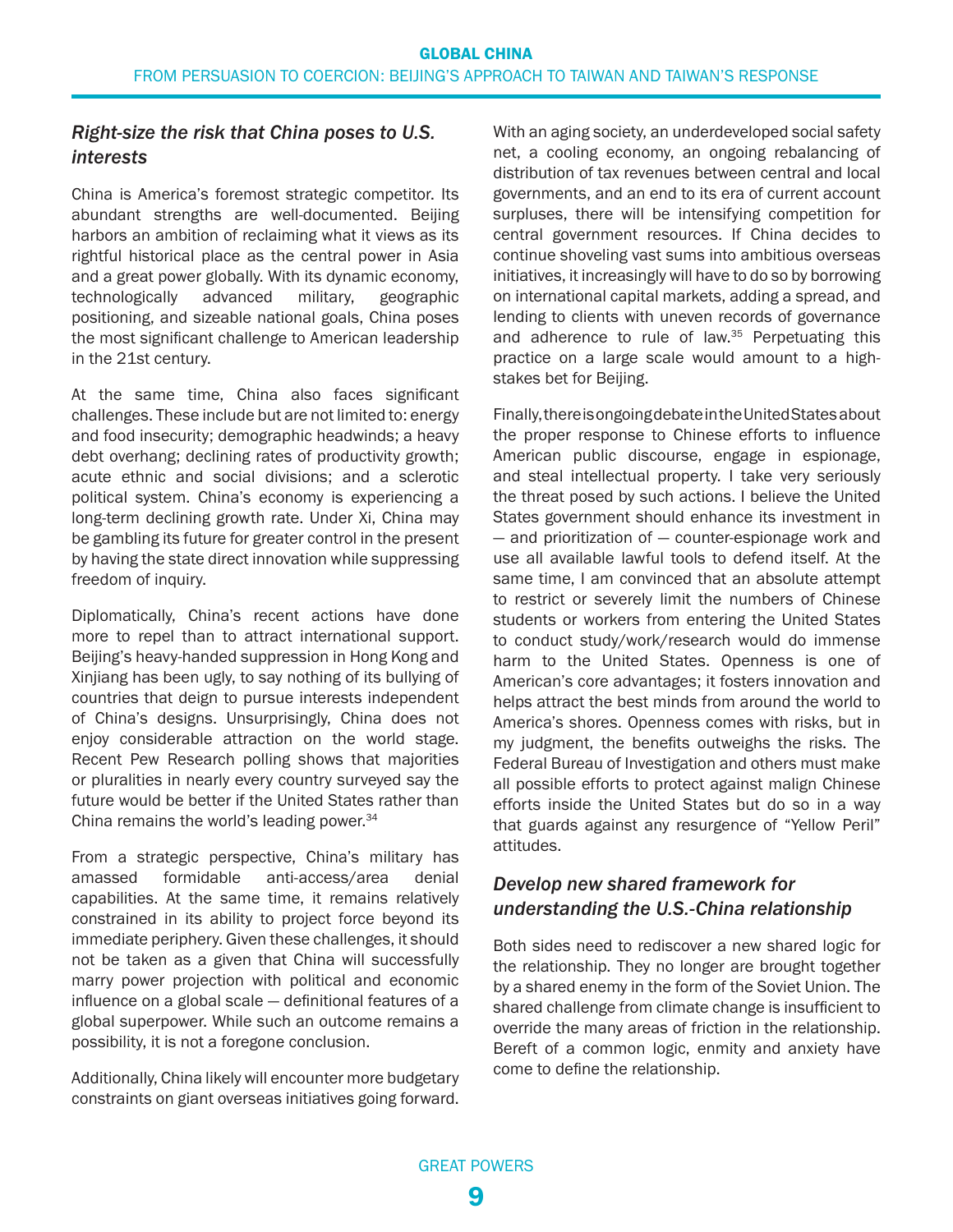<span id="page-9-0"></span>Amidst this deterioration in relations, a broader trend has gone largely underappreciated. While competition between the United States and China is intensifying, both countries simultaneously are expanding the distance between themselves and every other country in the world in terms of economic size, pace of innovation, and overall national power.<sup>36</sup> As of 2018, the United States and China are the only two countries whose GDPs have ever surpassed \$10 trillion in nominal terms. Put together, their two economies now account for nearly 40% of global GDP.

This trend is likely to accelerate in the coming years, as both countries benefit from first-mover advantages and clustering effects around innovation. According to a widely cited study by PricewaterhouseCoopers, the United States and China are set to capture 70% of the \$15.7 trillion windfall that artificial intelligence is expected to add to the global economy by  $2030.^{37}$ Further illustrating this point, the Atlantic Council predicts that by 2030, there will be a hierarchical order of technology innovation, with only the United States and China at the pinnacle, other advanced economies lagging behind, and everyone else cast to the background.<sup>38</sup>

This dynamic suggests that both countries will remain central actors in the international system for the foreseeable future. Neither side will be able to impose its will on the other, short of risking catastrophic conflict, and at the same time, neither side will have the resources or focus needed to achieve its national ambitions if it is engaged in an outright hostile relationship with the other. In present circumstances, with both countries serving as the twin engines of the global economy and simultaneously trading over \$700 billion in goods and services between them, it defies imagination to conceive of a scenario whereby one country rises while the other one falls, even as both countries presently strive to secure their own supply chains for sensitive technologies.[39](#page-16-0) By the same token, it also defies imagination to conceive of progress being achieved on any of the most pressing transnational challenges — e.g., climate change, nonproliferation, public health, refugee flows, closing the development gap — if the world's two largest actors are out of synch with each other in their responses. As time goes by, many of these global challenges likely will grow too acute to ignore.

Arguments that assume American muscularity can deliver Chinese capitulation or collapse treat the relationship as unidirectional rather than dynamic, and willfully disregard the myriad ways in which both sides are capable of imposing strategic or economic pain on the other. Instead of pursuing policies built on false assumptions, both countries will need to rediscover how to coexist and manage the relationship. As leading foreign policy thinkers Kurt Campbell and Jake Sullivan have aptly captured, "coexistence means accepting competition as a condition to be managed rather than a problem to be solved.["40](#page-16-0) Put differently, both countries will need to find ways to bound competition within a shared understanding of their interdependence.

#### *Revive efforts to influence China's behavior*

I expect the U.S.-China relationship will be headed in a more competitive direction for the foreseeable future. I also expect future U.S. administrations will harvest valuable lessons from the Trump administration's experiment in seeking to influence China's decisions through unilateral exertion of pressure, with a heavy reliance on tariffs. To date, this approach has not resulted in significant progress in Chinese reforms on economic issues the United States prioritized, compelled Beijing to moderate its actions at home or abroad, or elicited more or better cooperation with China on any of Washington's foreign policy priorities.<sup>41</sup> This approach has, however, generated significant costs, not least the \$28 billion in farm subsidies U.S. taxpayers have spent to partially offset the losses to the U.S. agricultural industry from titfor-tat tariffs with China, to say nothing of the permanent loss of China as a reliable agricultural export market, or the growing number of American high-tech firms that are offshoring research and development so as to avoid *de minimis* product origin requirements that could limit their ability to sell products to China in the future.<sup>42</sup>

The United States has influenced Chinese behavior in the past. Persistent and focused American diplomacy helped persuade China to abandon a role as the world's leading proliferator of weapons of mass destruction and instead work with other major powers to halt proliferation. At American urging, China cut its current account surplus, which helped fuel global economic expansion over the past decade. The U.S. also helped nudge China from being a problem to a partner in spurring global action on climate change.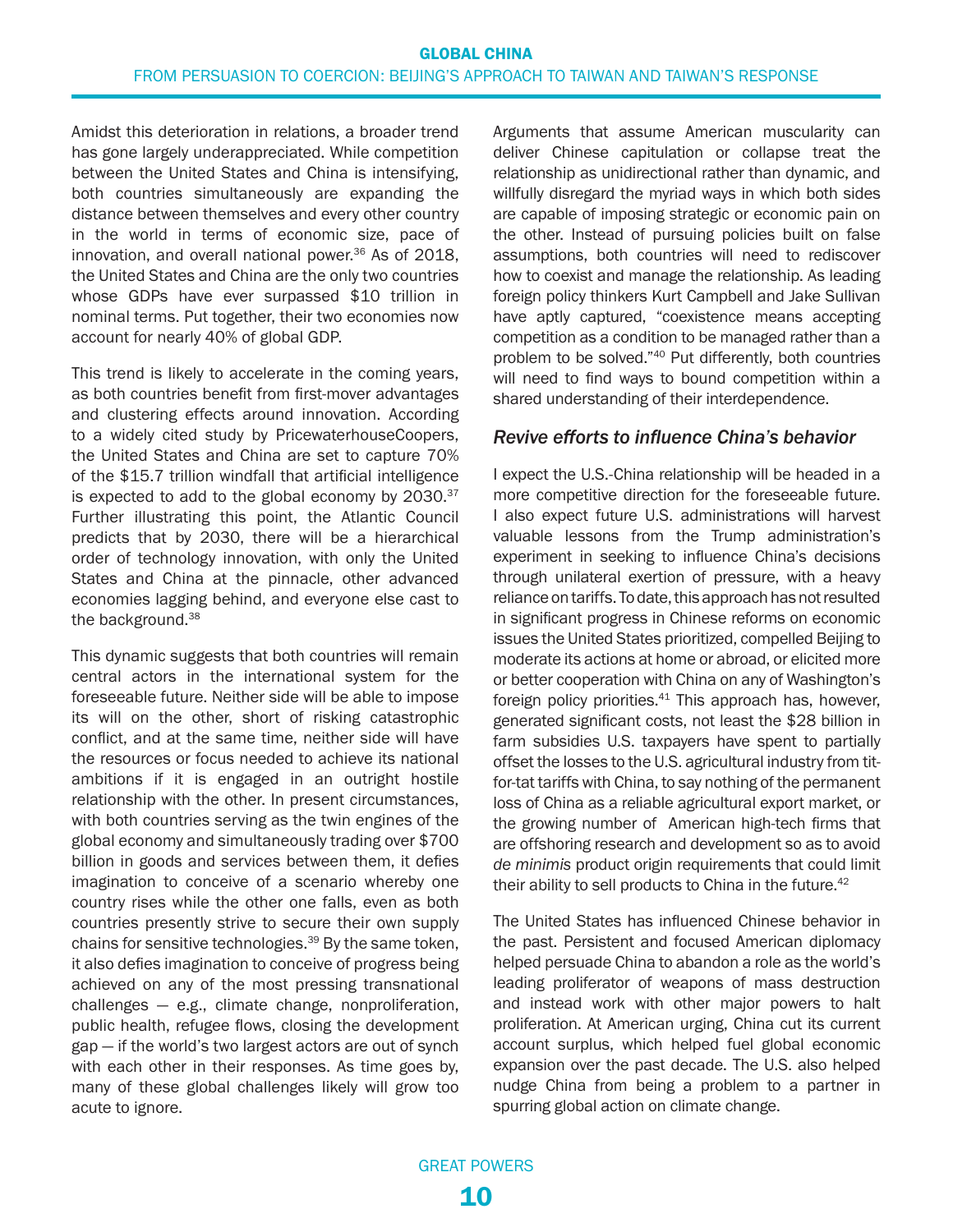<span id="page-10-0"></span>"

### The United States will have limited influence on China's decisions if it makes every Chinese action everywhere in the world a cause of concern.

Given China's growing strategic weight in the international system, it likely will require even greater focused exertion by the United States to push China in its preferred direction on key issues going forward. This will require discipline in narrowing down and prioritizing areas where the United States believes it needs to affect China's calculus. Washington also will need to become more rigorous in matching aspirations with capabilities, or means to ends, on where it holds leverage to influence Beijing's decision-making. The United States will have limited influence on China's decisions if it makes every Chinese action everywhere in the world a cause of concern. One way to tighten the focus on areas meriting pushback would be to concentrate on Chinese actions that undermine international rules and/or implicate vital American interests.

Influencing China's calculus also will require dexterity to be able to compete and cooperate in tandem. Washington must demonstrate through word and deed that it will not allow U.S.-China cooperation in areas of mutual interest to dampen tolerance for friction in areas of contested interests, and vice versa. The U.S. also will need to resist impulses to bundle disparate issues together into tangled webs, as President Trump did when suggesting that he would go softer on China on trade issues if it partnered more with the United States on North Korea.<sup>43</sup> Weaving unrelated issues together in the U.S.-China context is a formula for frustration.

The U.S. also will need to elevate the importance of working with allies and partners to influence China's decisions. Previous administrations have worked through the G-7, with Association of Southeast Asian Nations (ASEAN), and with other issue-based groupings to shape China's incentives for reform.<sup>44</sup> Had the United States proceeded with entering into the Trans-Pacific Partnership, for example, it would have placed greater stress on China's leaders to address economic irritants than unilateral pressure has to date.

The United States is not alone in wanting to see an East Asian order that respects rules, promotes prosperity, protects fundamental freedoms, and enables each country to pursue its interests as it identifies them. It would behoove the United States to prioritize coordination with partners such as South Korea, Japan, Taiwan, Australia, and India, all of whom are advancing strategies designed to deepen their respective relationships with countries across the region as a hedge against overreliance on China. At the same time, the European Union, as well as many of its key members, increasingly share similar objectives in East Asia with Washington. Through creative diplomacy with and among partners, the United States can influence the strategic environment in which China pursues its interests without needing to directly confront China. At the same time, Washington must bear in mind that each of these partners has its own unique interests with, and perceptions of, China. A consultative and flexible approach toward coordinating actions in support of common objectives will be more effective than any attempt to build a bloc to counter China.

This menu of recommendations is more illustrative than exhaustive. It is intended to highlight that the United States maintains many tools for influencing China's behavior. But doing so requires an acceptance that China's future course is not already predetermined, that the goal of American strategy need not be to seek to compel the collapse of China, that incremental progress with China is better than outright confrontation, and that the United States can co-exist with an ambitious China that does not undermine the international rules-based order. If these conditions no longer are tenable, then future U.S. leaders may need to prepare the American public to embrace the considerable risks and sacrifices that would accompany intensification of rivalry with China.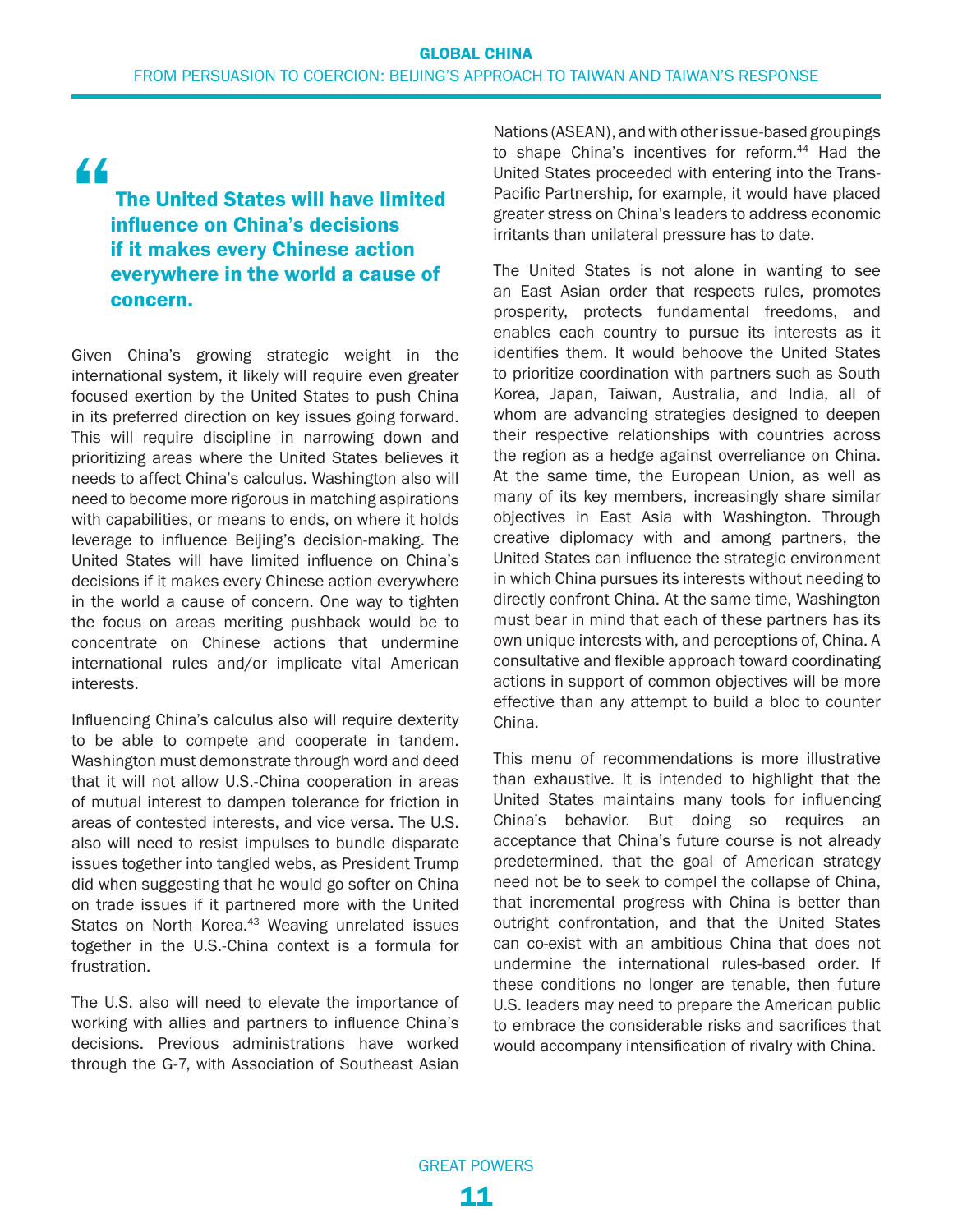#### *Focus on restoring sources of comparative advantage in competition with China*

In recent years, the United States has been undermining many of its own strengths in its competition with China. First, Washington has been treating its security alliances as areas of unrealized profit, instead of as platforms for addressing 21st century challenges. Under the flawed logic that allies contribute little to our security, have nowhere else to turn, and thus will not abandon the United States, Washington has sought to squeeze partners for more favorable trade terms, increased defense budgets (e.g., NATO countries), and much greater host nation support (e.g., South Korea and Japan). In so doing, the United States has been withdrawing goodwill from its most important relationships. The longer this trend continues, the greater the risk that U.S. allies will grow more inattentive to American concerns and more focused on achieving strategic autonomy for themselves. If this occurs, the United States will degrade one of its greatest sources of strength in its competition with China, its historically unparalleled global network of alliance relationships.

Second, the United States also has been bleeding international prestige and leadership. While there always has been tension between values and interests in American foreign policy, that tension has mostly dissipated in favor of interests in recent years. President Trump's seeming indifference to human rights violations, combined with his administration's abandonment of promotion of democracy and the rule of law and its appeasement of dictators, has undermined America's claim to be the champion of justice and fairness.

Third, the United States has been experiencing an erosion of national cohesion and accompanying political gridlock. The twin shocks of a demographic transition and a fourth industrial revolution have provided fertile ground for populism and nationalism to sprout. In this environment, the U.S. political system at the national level has become polarized to the point of becoming incapable of addressing glaring problems like decaying infrastructure, an immigration system in need of reform, insufficient funding for basic research, and unequal access to opportunity. Even as state and local level governments across the country have proven resilient and adaptive, the national government has reliably underperformed.

Neither political party and no single politician owns exclusive blame for these shortcomings. The national callouses hobbling the United States today have built up over time. The current era of hyper-partisanship is the source of much of the current dysfunction in America's political system. America's national-level political system simply is not solving problems, even when problems are obvious and the solutions are known.

While the prescriptions for re-investing in alliance relationships, restoring America's international prestige, and overcoming domestic political divisions are beyond the scope of this paper, the upshot is that all these challenges are self-induced, and all of them are fixable. There already is broad public consensus on the social, economic, and foreign problems facing the United States. At the same time, the American public is largely split in its support for political parties. There is a low likelihood that one political party will run the table in any upcoming election and establish domination over the other. Instead, future American leaders steadily will need to advance efforts to restore the practical, problem-solving center of the political spectrum.

### **CONCLUSION**

A key challenge for the United States is regaining confidence that if it lives up to its own potential, it can protect its vital interests in its competition with China. The United States does not need to defeat China, but it does need to maintain the capability to deter China, constrain the export of the more malign aspects of its system, and strengthen its own global competitiveness and attractiveness.

Although the circumstances of America's current competition with China differ markedly from the conduct of relations between the United States and the Soviet Union during the Cold War, the prescription that George Kennan proposed then remains applicable today. Kennan concluded his famous X article in *Foreign Affairs* by writing, "Thus the decision will really fall in large measure on this country itself. The issue of Soviet-American relations is in essence a test of the overall worth of the United States as a nation among nations. To avoid destruction the United States need only measure up to its own best traditions and prove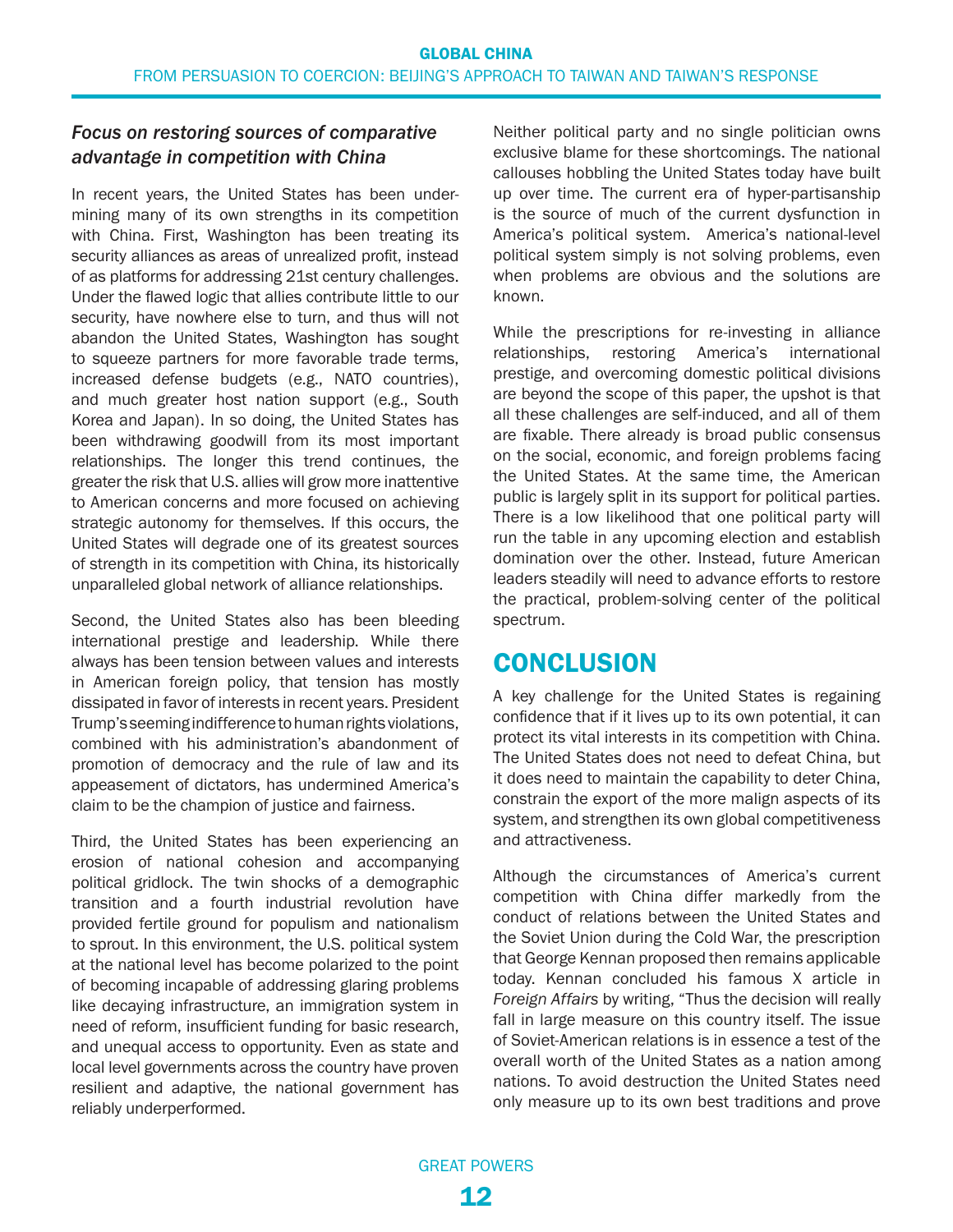<span id="page-12-0"></span>itself worthy of preservation as a great nation."[45](#page-16-0) This same outlook should continue to guide the United States in its competition with China today.

China's behavior does  $-$  and will continue to  $-$  pose significant challenges to American interests. Tensions are being aggravated by structural shifts in the relationship that predate — and likely will outlast both President Trump and President Xi. There will not be a return to the pre-2016 status quo. At the same time, there need not be a perpetual deterioration in the bilateral relationship, with all of its attendant risks in the forms of alienation, miscalculation, and enmity. If both countries accept that their national destinies are linked, exercise restraint in how they address challenges with each other, understand the geostrategic environment in which their competition is playing out, and concentrate on strengthening themselves by addressing their own shortcomings, they each will gain confidence in their ability to manage with competition with the other. Over time, space will reemerge for both sides to work toward developing a new equilibrium that allows them to coexist within a state of heightened competition. This process will require firmness, candor, and mutual acceptance of the considerable risks to both of ceaseless confrontation. Establishing a new equilibrium will not come quickly and will not be easy for either side to accept. But it will remain vastly preferable to the available alternatives.

GREAT POWERS 13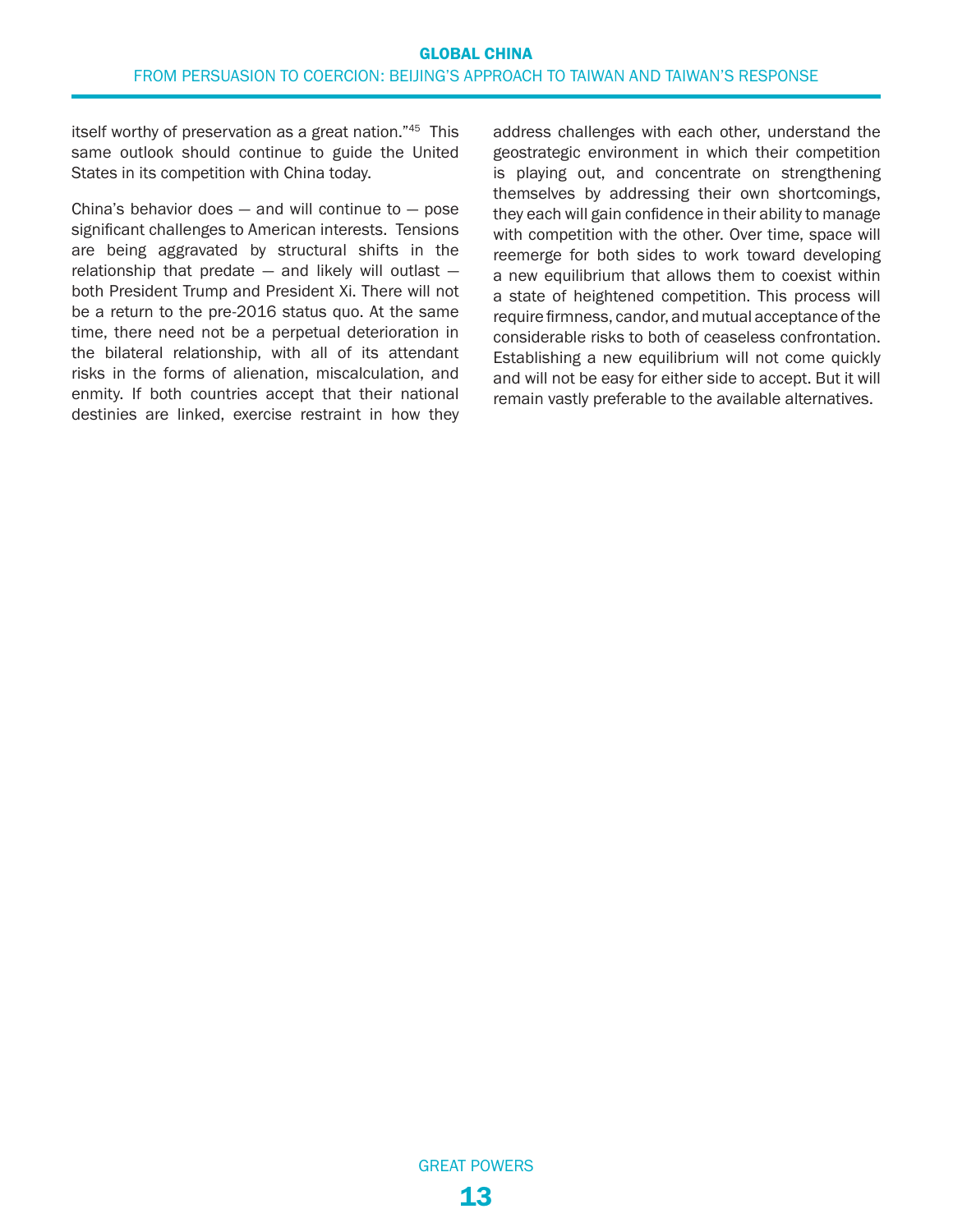### <span id="page-13-0"></span>REFERENCES

[1](#page-0-0) David M. Lampton, "A Tipping Point in U.S.-China Relations is Upon Us," (speech, Atlanta, May 11, 2015), [https://www.youtube.com/watch?v=iecQMwXHCRk&feature=emb\\_title](https://www.youtube.com/watch?v=iecQMwXHCRk&feature=emb_title).

[2](#page-0-0) Bruce Jones, "China and the return of great power strategic competition," (Washington, DC: The Brookings Institution, February 2020), URL.

[3](#page-1-0) David E. Sanger and Steven Lee Myers, "How Bush Had to Calm Hawks In Devising a Response to China," *The New York Times*, April 13, 2001, [https://www.nytimes.com/2001/04/13/world/collision-with-china](https://www.nytimes.com/2001/04/13/world/collision-with-china-negotiations-bush-had-calm-hawks-devising-response-china.html)[negotiations-bush-had-calm-hawks-devising-response-china.html](https://www.nytimes.com/2001/04/13/world/collision-with-china-negotiations-bush-had-calm-hawks-devising-response-china.html).

[4](#page-1-0) David Stout, "Bush Tells China Leader He Opposes Taiwan's Referendum," *The New York Times*, December 9, 2003, [https://www.nytimes.com/2003/12/09/international/asia/bush-tells-china-leader-he-opposes-taiwans](https://www.nytimes.com/2003/12/09/international/asia/bush-tells-china-leader-he-opposes-taiwans-referendum.html)[referendum.html](https://www.nytimes.com/2003/12/09/international/asia/bush-tells-china-leader-he-opposes-taiwans-referendum.html). See also Steven Lee Myers, "Bush to Urge China to Improve Human Rights," *The New York Times,* Aug. 6, 2008, [https://www.nytimes.com/2008/08/06/sports/olympics/07prexy.html.](https://www.nytimes.com/2008/08/06/sports/olympics/07prexy.html)

[5](#page-1-0) Robert Zoellick, "Whither China? From Membership to Responsibility," (speech, New York, September 21, 2005), [https://www.ncuscr.org/sites/default/files/migration/Zoellick\\_remarks\\_notes06\\_winter\\_spring.pdf](https://www.ncuscr.org/sites/default/files/migration/Zoellick_remarks_notes06_winter_spring.pdf).

[6](#page-2-0) Zheng Bijian, "China's Peaceful Rise: Speeches of Zheng Bijian 1997-2004," (Washington, DC: The Brookings Institution, June 2005),<https://www.brookings.edu/wp-content/uploads/2012/04/20050616bijianlunch.pdf>.

[7](#page-2-0) "Paulson praises China's cooperation in easing financial crisis," *The New York Times,* October 22, 2008, <https://www.nytimes.com/2008/10/22/business/worldbusiness/22iht-22paulson.17155092.html>.

[8](#page-2-0) David Dollar, "Diplomacy: Can China See the Global Public Good?" *Democracy* 52 (Spring 2019), [https://](https://democracyjournal.org/magazine/52/diplomacy-can-china-see-the-global-public-good/) [democracyjournal.org/magazine/52/diplomacy-can-china-see-the-global-public-good/.](https://democracyjournal.org/magazine/52/diplomacy-can-china-see-the-global-public-good/)

[9](#page-3-0) "FACT SHEET: U.S.-China Joint Announcement on Climate Change and Clean Energy Cooperation," The White House, November 11, 2014, [https://obamawhitehouse.archives.gov/the-press-office/2014/11/11/fact-sheet](https://obamawhitehouse.archives.gov/the-press-office/2014/11/11/fact-sheet-us-china-joint-announcement-climate-change-and-clean-energy-c)[us-china-joint-announcement-climate-change-and-clean-energy-c.](https://obamawhitehouse.archives.gov/the-press-office/2014/11/11/fact-sheet-us-china-joint-announcement-climate-change-and-clean-energy-c)

[10](#page-3-0) "FACT SHEET: President Xi Jinping's State Visit to the United States," The White House, September 25, 2015, [https://obamawhitehouse.archives.gov/the-press-office/2015/09/25/fact-sheet-president-xi-jinpings-state-visit](https://obamawhitehouse.archives.gov/the-press-office/2015/09/25/fact-sheet-president-xi-jinpings-state-visit-united-states)[united-states.](https://obamawhitehouse.archives.gov/the-press-office/2015/09/25/fact-sheet-president-xi-jinpings-state-visit-united-states) See also "U.S. accuses China of violating bilateral anti-hacking deal," Reuters, November 8, 2018, [https://www.reuters.com/article/us-usa-china-cyber/u-s-accuses-china-of-violating-bilateral-anti-hacking-deal](https://www.reuters.com/article/us-usa-china-cyber/u-s-accuses-china-of-violating-bilateral-anti-hacking-deal-idUSKCN1NE02E)[idUSKCN1NE02E](https://www.reuters.com/article/us-usa-china-cyber/u-s-accuses-china-of-violating-bilateral-anti-hacking-deal-idUSKCN1NE02E).

[11](#page-3-0) Agence France-Presse, "China trade cost 3.4 million US jobs in 2001-2015: report." *South China Morning Post*, February 1, 2017, [https://www.scmp.com/news/china/policies-politics/article/2067201/china-trade](https://www.scmp.com/news/china/policies-politics/article/2067201/china-trade-blamed-loss-34-million-us-jobs-2001-2015)[blamed-loss-34-million-us-jobs-2001-2015.](https://www.scmp.com/news/china/policies-politics/article/2067201/china-trade-blamed-loss-34-million-us-jobs-2001-2015)

[12](#page-3-0) Mimi Lau, "Greenpeace says China is winning battle against pollution in big cities but other areas falling behind," *South China Morning Post*, January 11, 2018, [https://www.scmp.com/news/china/policies-politics/](https://www.scmp.com/news/china/policies-politics/article/2127736/china-winning-pollution-battle-big-cities-other-areas) [article/2127736/china-winning-pollution-battle-big-cities-other-areas.](https://www.scmp.com/news/china/policies-politics/article/2127736/china-winning-pollution-battle-big-cities-other-areas) See also Katrina Yu, "The Good News (And Not So Good News) About China's Smoggy Air," NPR, December 18, 2018. [https://www.npr.org/sections/](https://www.npr.org/sections/goatsandsoda/2018/12/18/669757478/the-good-news-and-not-so-good-news-about-chinas-smoggy-air) [goatsandsoda/2018/12/18/669757478/the-good-news-and-not-so-good-news-about-chinas-smoggy-air](https://www.npr.org/sections/goatsandsoda/2018/12/18/669757478/the-good-news-and-not-so-good-news-about-chinas-smoggy-air).

[13](#page-3-0) "UN: Unprecedented Joint Call for China to End Xinjiang Abuses," Human Rights Watch, July 10, 2019, [www.](http://www.hrw.org/news/2019/07/10/un-unprecedented-joint-call-china-end-xinjiang-abuses) [hrw.org/news/2019/07/10/un-unprecedented-joint-call-china-end-xinjiang-abuses.](http://www.hrw.org/news/2019/07/10/un-unprecedented-joint-call-china-end-xinjiang-abuses)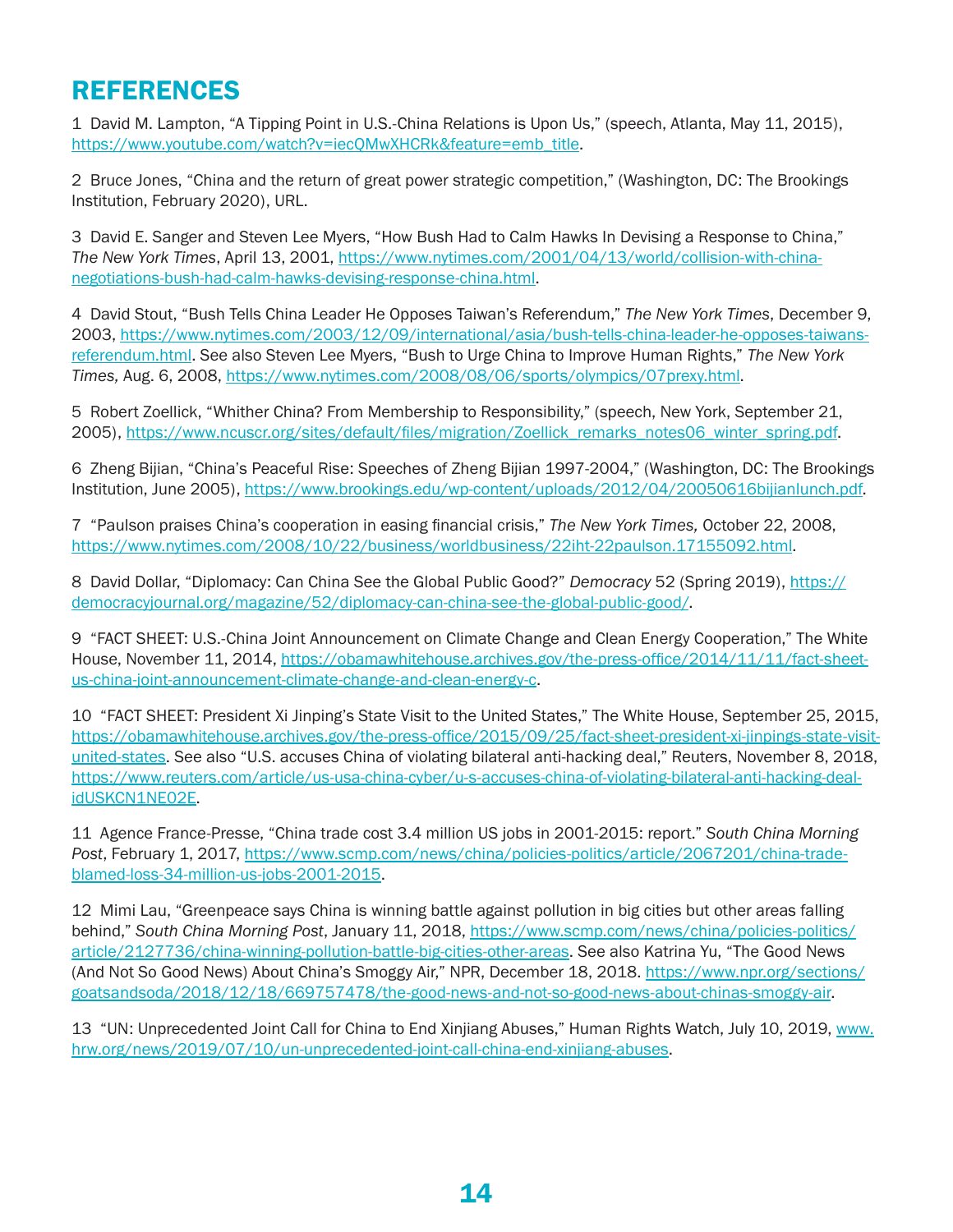<span id="page-14-0"></span>[14](#page-3-0) Stuart Lau, "UN Human Rights Body Takes Aim at Hong Kong Police over Weapons," *South China Morning Post*, August 13, 2019, [https://www.scmp.com/news/china/diplomacy/article/3022623/united-nations-human-rights](https://www.scmp.com/news/china/diplomacy/article/3022623/united-nations-human-rights-body-takes-aim-hong-kong-police)[body-takes-aim-hong-kong-police.](https://www.scmp.com/news/china/diplomacy/article/3022623/united-nations-human-rights-body-takes-aim-hong-kong-police) See also Steven Lee Myers and Chris Buckley, "American Basketball vs. Chinese Hardball: Guess Who Won," *The New York Times*, October 13, 2019, [https://www.nytimes.com/2019/10/13/world/](https://www.nytimes.com/2019/10/13/world/asia/china-nba-censorship.html) [asia/china-nba-censorship.html.](https://www.nytimes.com/2019/10/13/world/asia/china-nba-censorship.html)

[15](#page-3-0) Anna Fifield, "With Wider Crackdowns on Religion, Xi's China Seeks to Put State Stamp on Faith," *The Washington Post*, September 17, 2018, [https://www.washingtonpost.com/world/asia\\_pacific/with-wider-crackdowns-on-religion](https://www.washingtonpost.com/world/asia_pacific/with-wider-crackdowns-on-religion-xis-china-seeks-to-put-state-stamp-on-faith/2018/09/15/b035e704-b7f0-11e8-b79f-f6e31e555258_story.html)[xis-china-seeks-to-put-state-stamp-on-faith/2018/09/15/b035e704-b7f0-11e8-b79f-f6e31e555258\\_story.html](https://www.washingtonpost.com/world/asia_pacific/with-wider-crackdowns-on-religion-xis-china-seeks-to-put-state-stamp-on-faith/2018/09/15/b035e704-b7f0-11e8-b79f-f6e31e555258_story.html). See also Ian Johnson, "Decapitated Churches in China's Christian Heartland," *The New York Times,* May 21, 2016, <https://www.nytimes.com/2016/05/22/world/asia/china-christians-zhejiang.html>; "China: Ban on Tibet Religious Activity Toughened," Human Rights Watch, September 12, 2019, [https://www.hrw.org/news/2019/09/11/china-ban](https://www.hrw.org/news/2019/09/11/china-ban-tibet-religious-activity-toughened)[tibet-religious-activity-toughened](https://www.hrw.org/news/2019/09/11/china-ban-tibet-religious-activity-toughened); Steven Lee Myers, "A Crackdown on Islam Is Spreading Across China," *The New York Times*, September 21, 2019, [https://www.nytimes.com/2019/09/21/world/asia/china-islam-crackdown.html.](https://www.nytimes.com/2019/09/21/world/asia/china-islam-crackdown.html)

[16](#page-3-0) Mark Malloch-Brown, "China's Tit-for-Tat Detention of Two Canadians Is a Test," *Financial Times*, March 20, 2019, [https://www.ft.com/content/fdef99f0-4994-11e9-bde6-79eaea5acb64.](https://www.ft.com/content/fdef99f0-4994-11e9-bde6-79eaea5acb64)

[17](#page-3-0) Laura Silver, Kat Devlin, and Christine Huang, "U.S. Views of China Turn Sharply Negative Amid Trade Tensions," (Washington, DC: Pew Research Center, August 13, 2019), [https://www.pewresearch.org/global/2019/08/13/u](https://www.pewresearch.org/global/2019/08/13/u-s-views-of-china-turn-sharply-negative-amid-trade-tensions/)[s-views-of-china-turn-sharply-negative-amid-trade-tensions/](https://www.pewresearch.org/global/2019/08/13/u-s-views-of-china-turn-sharply-negative-amid-trade-tensions/). See also Craig Kafura, "Public Prefers Cooperation and Engagement with China," (Chicago: The Chicago Council on Global Affairs, October 9, 2019), [https://www.](https://www.thechicagocouncil.org/publication/public-prefers-cooperation-and-engagement-china) [thechicagocouncil.org/publication/public-prefers-cooperation-and-engagement-china.](https://www.thechicagocouncil.org/publication/public-prefers-cooperation-and-engagement-china)

[18](#page-3-0) See Rush Doshi, "Hu's to Blame for China's Foreign Assertiveness," The Brookings Institution, January 22, 2019. <https://www.brookings.edu/articles/hus-to-blame-for-chinas-foreign-assertiveness/>.

[19](#page-3-0) For a cogent summary of Chinese policy discontinuities under Xi Jinping, see Evan Medeiros, "The Changing Fundamentals of U.S.-China Relations," *The Washington Quarterly* 42, no. 3 (October 11, 2019): 93-119, [https://www.](https://www.tandfonline.com/doi/full/10.1080/0163660X.2019.1666355) [tandfonline.com/doi/full/10.1080/0163660X.2019.1666355](https://www.tandfonline.com/doi/full/10.1080/0163660X.2019.1666355)*.* Medeiros writes, "Under Xi, China may be reassessing this basic strategic calculation about the United States. His statements and actions suggest a reexamination along the following lines: a confidence in China's accumulating economic and military capabilities; a greater emphasis on self-reliance, economically, technologically, and militarily; a desire for China to do more in Asia and globally; a growing concern about U.S. actions that seek to constrain, if not derail, China's revitalization; a belief China can withstand tension and friction with the United States (especially given China's global links and profile); and a diminishing belief that China can or should be so reliant on the United States."

[20](#page-5-0) "Xi Jinping Attends the Opening Ceremony of the Conference on Dialogue of Asian Civilizations (CDAC) and Delivers a Keynote Speech," Embassy of the People's Republic of China in Sweden, May 15, 2019, [https://www.fmprc.gov.](https://www.fmprc.gov.cn/ce/cese/eng/wjdt/t1664312.htm) [cn/ce/cese/eng/wjdt/t1664312.htm](https://www.fmprc.gov.cn/ce/cese/eng/wjdt/t1664312.htm). See also Xi Jinping, "New Asian Security Concept For New Progress in Security Cooperation," (speech, Shanghai, May 21, 2014), [https://www.fmprc.gov.cn/mfa\\_eng/zxxx\\_662805/t115995stshtml](https://www.fmprc.gov.cn/mfa_eng/zxxx_662805/t1159951.shtml).

[21](#page-5-0) "SIPRI Military Expenditure Database," Stockholm International Peace Research Institute, [https://www.sipri.org/](https://www.sipri.org/databases/milex) [databases/milex](https://www.sipri.org/databases/milex); National Bureau of Statistics of China, [http://www.stats.gov.cn/english/Statisticaldata/AnnualData/;](http://www.stats.gov.cn/english/Statisticaldata/AnnualData/) Ministry of National Defense of the People's Republic of China,<http://www.mod.gov.cn/>.

[22](#page-6-0) Bruce Jones, "China and the return of great power strategic competition," (Washington, DC: The Brookings Institution, February 24, 2020), https://www.brookings.edu/research/china-and-the-return-of-great-power-strategiccompetition/.

[23](#page-6-0) Ryan Hass and Mira Rapp-Hooper, "Responsible Competition and the Future of U.S.-China Relations," The Brookings Institution, February 6, 2019, [https://www.brookings.edu/blog/order-from-chaos/2019/02/06/responsible](https://www.brookings.edu/blog/order-from-chaos/2019/02/06/responsible-competition-and-the-future-of-u-s-china-relations/)[competition-and-the-future-of-u-s-china-relations/.](https://www.brookings.edu/blog/order-from-chaos/2019/02/06/responsible-competition-and-the-future-of-u-s-china-relations/)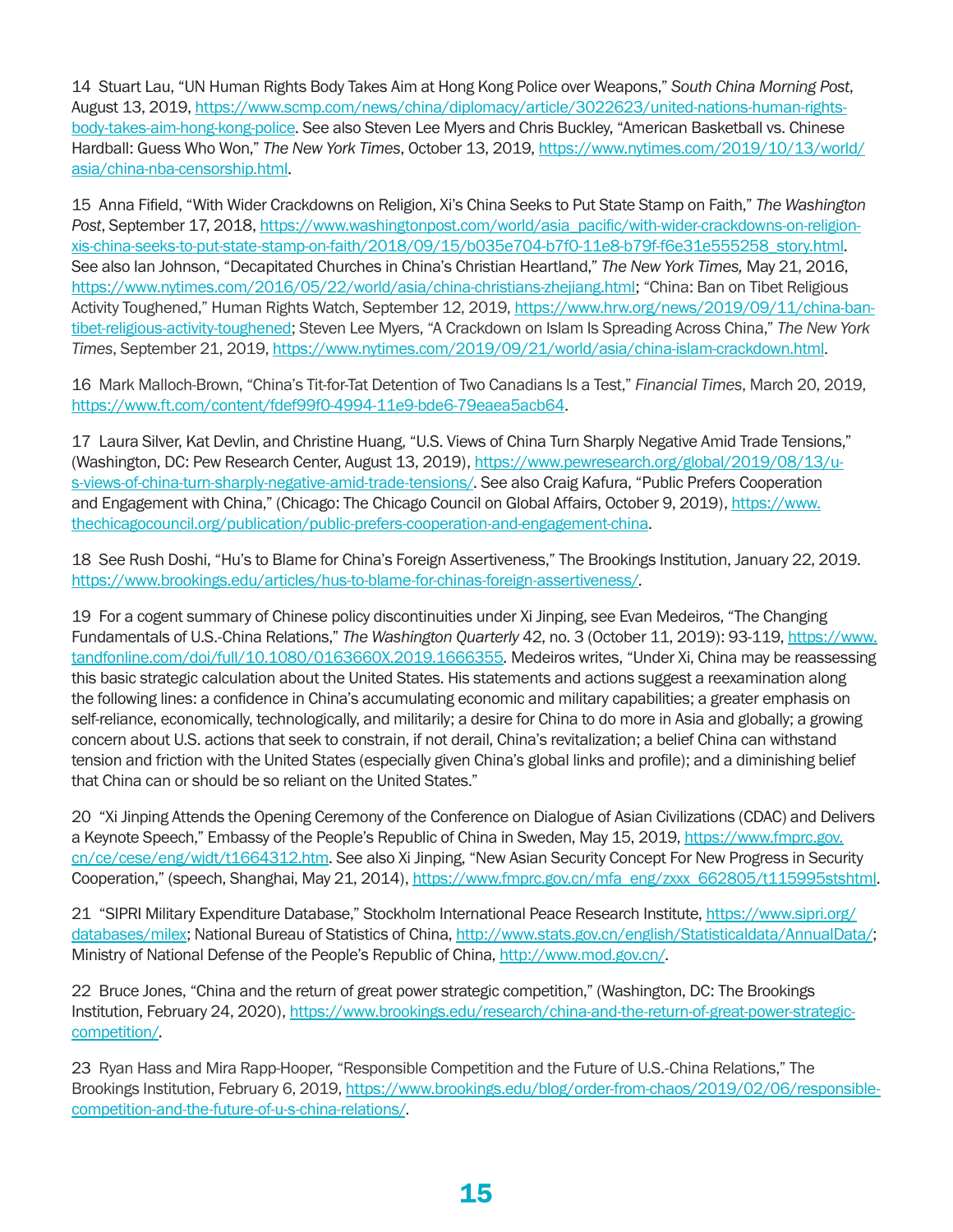<span id="page-15-0"></span>[24](#page-6-0) Evan A. Feigenbaum, "Reluctant Stakeholder: Why China's Highly Strategic Brand of Revisionism Is More Challenging Than Washington Thinks," MacroPolo, April 27, 2018, [https://macropolo.org/analysis/reluctant](https://macropolo.org/analysis/reluctant-stakeholder-why-chinas-highly-strategic-brand-of-revisionism-is-more-challenging-than-washington-thinks/)[stakeholder-why-chinas-highly-strategic-brand-of-revisionism-is-more-challenging-than-washington-thinks/](https://macropolo.org/analysis/reluctant-stakeholder-why-chinas-highly-strategic-brand-of-revisionism-is-more-challenging-than-washington-thinks/).

[25](#page-6-0) James Manyika, William H. McRaven, and Adam Segal, "Innovation and National Security: Keeping Our Edge," (New York: Council on Foreign Relations, September 2019), [https://www.cfr.org/report/keeping-our](https://www.cfr.org/report/keeping-our-edge/)[edge/.](https://www.cfr.org/report/keeping-our-edge/)

[26](#page-6-0) Kathrin Hille, "Washington Unnerved by China's 'Military-Civil Fusion,'" *Financial Times*, November 8, 2018, <https://www.ft.com/content/8dcb534c-dbaf-11e8-9f04-38d397e6661c>.

[27](#page-6-0) Gopal Ratnam, "What Counts as 'Foundational' Tech?" *Roll Call*, December 13, 2019, [https://www.rollcall.](https://www.rollcall.com/news/congress/u-s-export-rules-foundational-technology-worry-industry) [com/news/congress/u-s-export-rules-foundational-technology-worry-industry.](https://www.rollcall.com/news/congress/u-s-export-rules-foundational-technology-worry-industry)

[28](#page-7-0) Hal Brands, "China's Master Plan: Exporting an Ideology," Bloomberg, June 11, 2018, [https://www.](https://www.bloomberg.com/opinion/articles/2018-06-11/china-s-master-plan-exporting-an-ideology) [bloomberg.com/opinion/articles/2018-06-11/china-s-master-plan-exporting-an-ideology.](https://www.bloomberg.com/opinion/articles/2018-06-11/china-s-master-plan-exporting-an-ideology)

[29](#page-7-0) Daniel R. Coats, "Statement for the Record: Worldwide Threat Assessment of the US Intelligence Community," (Washington, DC: Office of the Director of National Intelligence, January 2019), [https://www.dni.](https://www.dni.gov/files/ODNI/documents/2019-ATA-SFR---SSCI.pdf) [gov/files/ODNI/documents/2019-ATA-SFR---SSCI.pdf.](https://www.dni.gov/files/ODNI/documents/2019-ATA-SFR---SSCI.pdf)

[30](#page-7-0) "习近平出席中国共产党与世界政党高层对话会开幕式并发表主旨讲话" [Xi Jinping Attends the Opening Ceremony of the High-level Dialogue between the Chinese Communist Party and World Political Parties and Delivers a Keynote Speech], Xinhua, December 1, 2017, [http://www.xinhuanet.com/politics/2017-](http://www.xinhuanet.com/politics/2017-12/01/c_1122045499.htm) [12/01/c\\_1122045499.htm.](http://www.xinhuanet.com/politics/2017-12/01/c_1122045499.htm)

[31](#page-7-0) Jessica Chen Weiss, "A World Safe for Autocracy?" *Foreign Affairs* 98, no. 4 (July/August 2019), [https://](https://www.foreignaffairs.com/articles/china/2019-06-11/world-safe-autocracy) [www.foreignaffairs.com/articles/china/2019-06-11/world-safe-autocracy](https://www.foreignaffairs.com/articles/china/2019-06-11/world-safe-autocracy).

[32](#page-7-0) Tarun Chhabra, "The China challenge, democracy, and U.S. grand strategy," (Washington, DC: The Brookings Institution, February 2019), [https://www.brookings.edu/research/the-china-challenge-democracy-and-u-s](https://www.brookings.edu/research/the-china-challenge-democracy-and-u-s-grand-strategy/)[grand-strategy/.](https://www.brookings.edu/research/the-china-challenge-democracy-and-u-s-grand-strategy/)

[33](#page-7-0) Referring respectively to tensions over the Tiananmen Square tragedy (1989), the Chinese military intimidation against Taiwan in the run up to its election (1996), the U.S. bombing of the Chinese embassy in Belgrade during NATO's operation against Yugoslavia in the Kosovo War (1999), and the collision of a U.S. EP-3 signals intelligence aircraft and a Chinese fighter jet off Hainan (2001).

[34](#page-8-0) Richard Wike, Bruce Stokes, Jacob Poushter, Laura Silver, Janell Fetterolf and Kat Devlin, "Trump's International Ratings Remain Low, Especially Among Key Allies," (Washington, DC: Pew Research Center, October 1, 2018), [https://www.pewresearch.org/global/2018/10/01/trumps-international-ratings-remain-low](https://www.pewresearch.org/global/2018/10/01/trumps-international-ratings-remain-low-especially-among-key-allies/)[especially-among-key-allies/](https://www.pewresearch.org/global/2018/10/01/trumps-international-ratings-remain-low-especially-among-key-allies/). See section 4, "Most prefer that U.S., not China, be the world's leading power," [https://www.pewresearch.org/global/2018/10/01/most-prefer-that-u-s-not-china-be-the-worlds-leading-power/.](https://www.pewresearch.org/global/2018/10/01/most-prefer-that-u-s-not-china-be-the-worlds-leading-power/)

[35](#page-8-0) Amar Bhattacharya, David Dollar, Rush Doshi, Ryan Hass, Bruce Jones, Homi Kharas, Jennifer Mason, Mireya Solís, and Jonathan Stromseth, "China's Belt and Road: The new geopolitics of global infrastructure development," (Washington, DC: The Brookings Institution, April 2019), [https://www.brookings.edu/research/](https://www.brookings.edu/research/chinas-belt-and-road-the-new-geopolitics-of-global-infrastructure-development/) [chinas-belt-and-road-the-new-geopolitics-of-global-infrastructure-development/.](https://www.brookings.edu/research/chinas-belt-and-road-the-new-geopolitics-of-global-infrastructure-development/)

[36](#page-9-0) Ryan Hass and Zach Balin, "US-China relations in the age of artificial intelligence," (Washington, DC: The Brookings Institution, January 10, 2019), [https://www.brookings.edu/research/us-china-relations-in-the-age-of](https://www.brookings.edu/research/us-china-relations-in-the-age-of-artificial-intelligence/)[artificial-intelligence/.](https://www.brookings.edu/research/us-china-relations-in-the-age-of-artificial-intelligence/)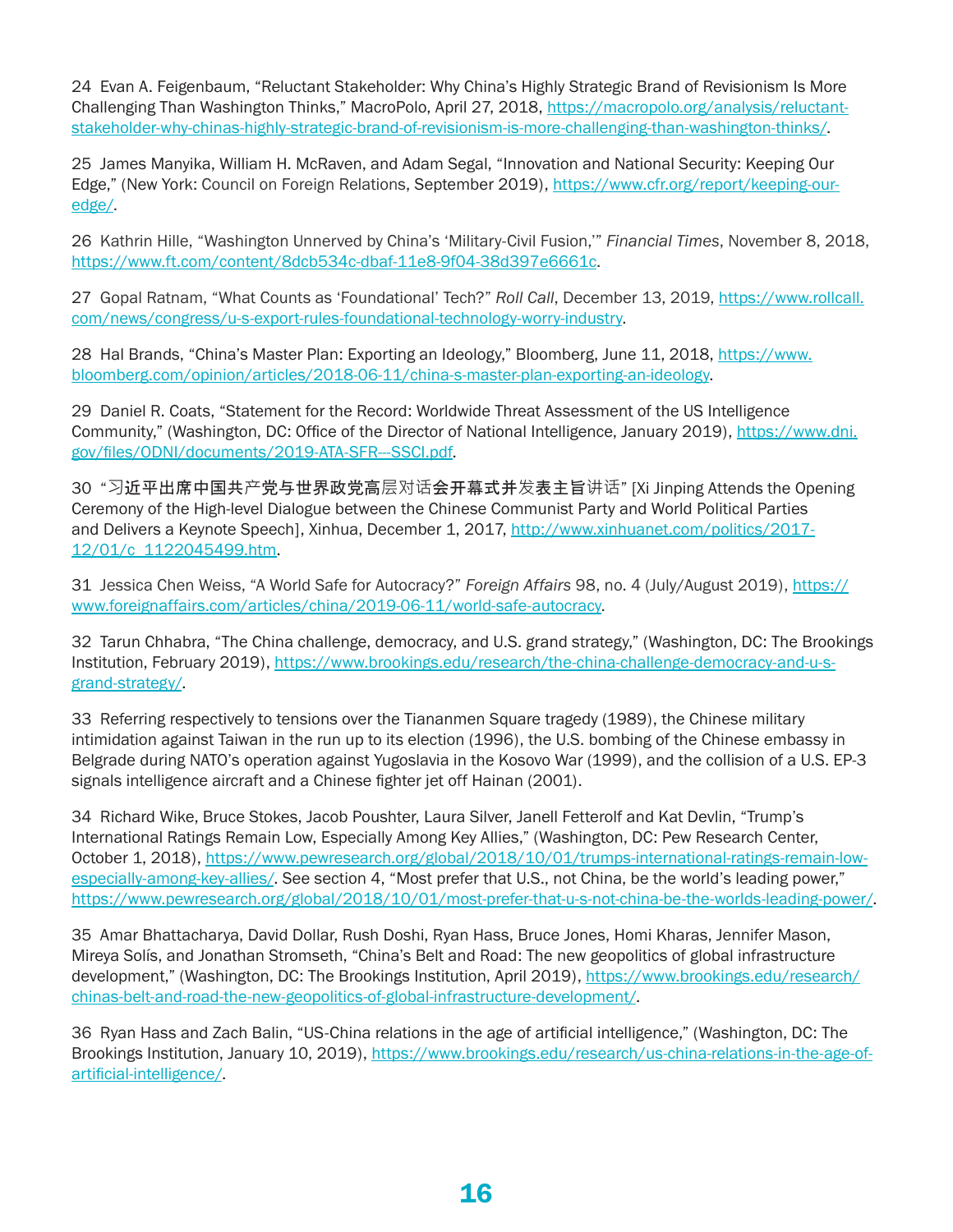<span id="page-16-0"></span>[37](#page-9-0) "AI to drive GDP gains of \$15.7 trillion with productivity, personalisation improvements," PricewaterhouseCoopers, June 27, 2017, [https://www.pwc.com/gx/en/news-room/press-releases/2017/ai-to](https://www.pwc.com/gx/en/news-room/press-releases/2017/ai-to-drive-gdp-gains-of-15_7-trillion-with-productivity-personalisation-improvements.html)[drive-gdp-gains-of-15\\_7-trillion-with-productivity-personalisation-improvements.html.](https://www.pwc.com/gx/en/news-room/press-releases/2017/ai-to-drive-gdp-gains-of-15_7-trillion-with-productivity-personalisation-improvements.html)

[38](#page-9-0) Robert A. Manning and Peter Engelke, "The global innovation sweepstakes: a quest to win the future," (Washington, DC: The Atlantic Council, June 26, 2018), [https://www.atlanticcouncil.org/in-depth-research](https://www.atlanticcouncil.org/in-depth-research-reports/report/the-global-innovation-sweepstakes-a-quest-to-win-the-future-2/)[reports/report/the-global-innovation-sweepstakes-a-quest-to-win-the-future-2/](https://www.atlanticcouncil.org/in-depth-research-reports/report/the-global-innovation-sweepstakes-a-quest-to-win-the-future-2/).

[39](#page-9-0) "The People's Republic of China," Office of the United States Trade Representative, [https://ustr.gov/](https://ustr.gov/countries-regions/china-mongolia-taiwan/peoples-republic-china) [countries-regions/china-mongolia-taiwan/peoples-republic-china](https://ustr.gov/countries-regions/china-mongolia-taiwan/peoples-republic-china).

[40](#page-9-0) Kurt M. Campbell and Jake Sullivan, "Competition Without Catastrophe," *Foreign Affairs* 98, no. 5 (September/October 2019), [https://www.foreignaffairs.com/articles/china/competition-with-china-without](https://www.foreignaffairs.com/articles/china/competition-with-china-without-catastrophe)[catastrophe](https://www.foreignaffairs.com/articles/china/competition-with-china-without-catastrophe).

[41](#page-9-0) "Section 301 Report into China's Acts, Policies, and Practices Related to Technology Transfer, Intellectual Property, and Innovation," (Washington, DC: Office of the United States Trade Representative, March 22, 2018), [https://ustr.gov/about-us/policy-offices/press-office/press-releases/2018/march/section-301-report-chinas](https://ustr.gov/about-us/policy-offices/press-office/press-releases/2018/march/section-301-report-chinas-acts)[acts.](https://ustr.gov/about-us/policy-offices/press-office/press-releases/2018/march/section-301-report-chinas-acts)

[42](#page-9-0) Fadel Allassan, "Farm Aid from Trump's Trade War Has Cost More than Double the 2009 Auto Bailout," Axios, September 23, 2019, [https://www.axios.com/trump-trade-war-farm-aid-subsidies-auto-bailout-c6eaf580-](https://www.axios.com/trump-trade-war-farm-aid-subsidies-auto-bailout-c6eaf580-381b-422f-8c3d-886f3f9e6115.html) [381b-422f-8c3d-886f3f9e6115.html.](https://www.axios.com/trump-trade-war-farm-aid-subsidies-auto-bailout-c6eaf580-381b-422f-8c3d-886f3f9e6115.html)

[43](#page-10-0) David Brunnstrom and Susan Heavey, "Trump says China's stance on North Korea influences his trade policy," Reuters, December 29, 2017, [https://www.reuters.com/article/us-northkorea-missiles-china-trump/](https://www.reuters.com/article/us-northkorea-missiles-china-trump/trump-says-chinas-stance-on-north-korea-influences-his-trade-policy-idUSKBN1EM1IY) [trump-says-chinas-stance-on-north-korea-influences-his-trade-policy-idUSKBN1EM1IY.](https://www.reuters.com/article/us-northkorea-missiles-china-trump/trump-says-chinas-stance-on-north-korea-influences-his-trade-policy-idUSKBN1EM1IY)

[44](#page-10-0) "G-7 Leaders' Declaration," The White House, June 8, 2015, [https://obamawhitehouse.archives.gov/](https://obamawhitehouse.archives.gov/the-press-office/2015/06/08/g-7-leaders-declaration) [the-press-office/2015/06/08/g-7-leaders-declaration.](https://obamawhitehouse.archives.gov/the-press-office/2015/06/08/g-7-leaders-declaration) See also "Joint Statement of the U.S.-ASEAN Special Leaders' Summit: Sunnylands Declaration," The White House, February 16, 2016, [https://obamawhitehouse.](https://obamawhitehouse.archives.gov/the-press-office/2016/02/16/joint-statement-us-asean-special-leaders-summit-sunnylands-declaration) [archives.gov/the-press-office/2016/02/16/joint-statement-us-asean-special-leaders-summit-sunnylands](https://obamawhitehouse.archives.gov/the-press-office/2016/02/16/joint-statement-us-asean-special-leaders-summit-sunnylands-declaration)[declaration](https://obamawhitehouse.archives.gov/the-press-office/2016/02/16/joint-statement-us-asean-special-leaders-summit-sunnylands-declaration); "Statement by Secretary of Commerce Penny Pritzker and U.S. Trade Representative Michael Froman following the Launch of the Global Forum on Steel Excess Capacity," Office of the United States Trade Representative, December 17, 2016. [https://ustr.gov/about-us/policy-offices/press-office/press](https://ustr.gov/about-us/policy-offices/press-office/press-releases/2016/december/statement-secretary-pritzker-and)[releases/2016/december/statement-secretary-pritzker-and](https://ustr.gov/about-us/policy-offices/press-office/press-releases/2016/december/statement-secretary-pritzker-and).

[45](#page-12-0) "X" (George F. Kennan), "The Sources of Soviet Conduct," *Foreign Affairs* 25, no. 4 (July 1947), [https://www.](https://www.foreignaffairs.com/articles/russian-federation/1947-07-01/sources-soviet-conduct) [foreignaffairs.com/articles/russian-federation/1947-07-01/sources-soviet-conduct](https://www.foreignaffairs.com/articles/russian-federation/1947-07-01/sources-soviet-conduct).